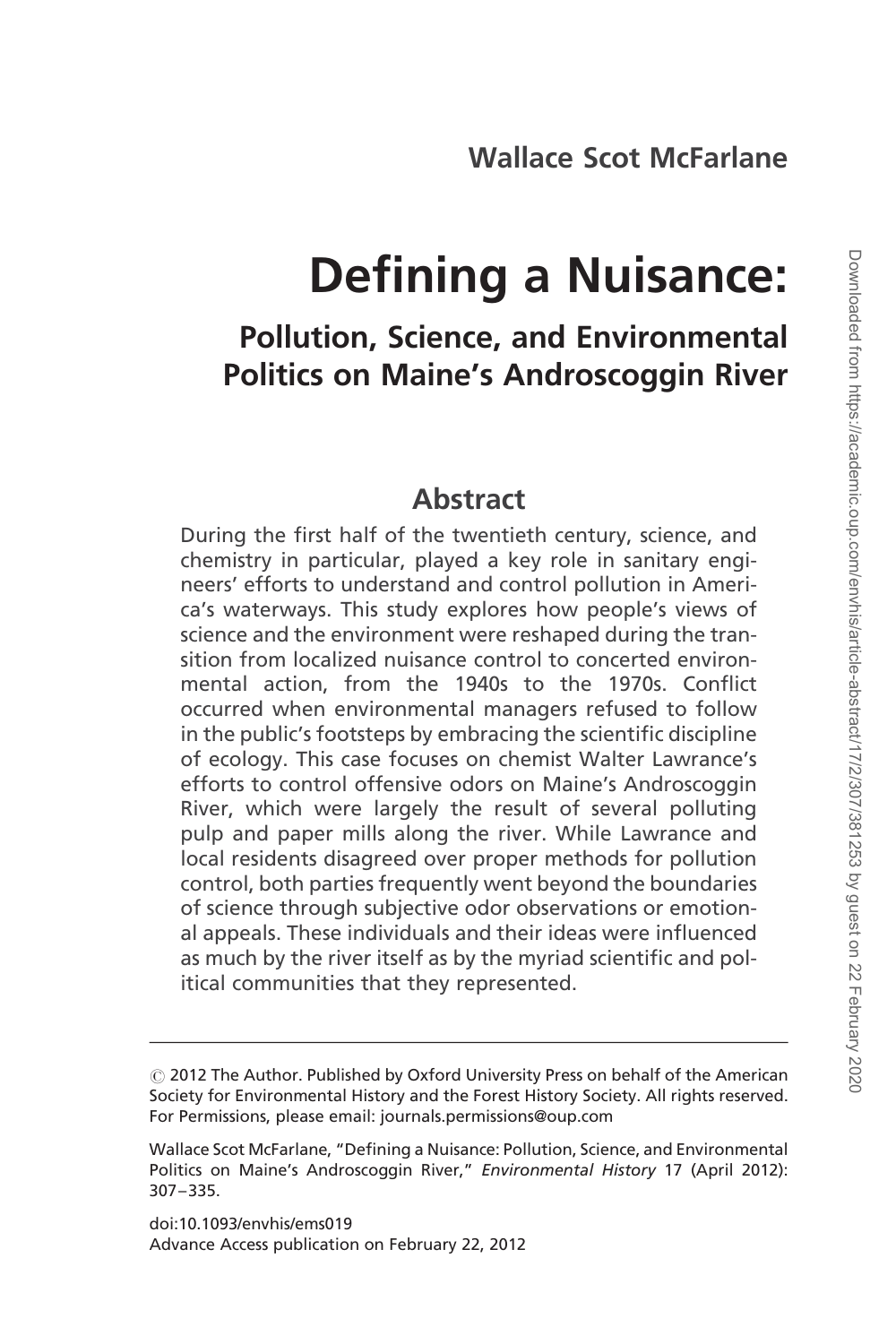## Introduction

In 1941, along Maine's fetid Androscoggin River, houses freshly painted white turned to black as hydrogen sulfide rising from the water reacted with the paint, a direct result of pollution from upstream pulp and paper mills. Inside Leo Good's drugstore, the river odor was so strong that "people would order ice-cream and go away without eating it."<sup>1</sup>

These conditions prompted Maine residents along the Androscoggin River to demand that something be done. In 1942 an engineering report submitted to Frank Cowan, the attorney general of Maine, noted that "few streams in the United States of comparable size show evidences of such extreme pollution," most of which came from three major pulp and paper mills.<sup>2</sup> Cowan took action. The mills agreed to reduce their production levels during the low-flow summer months, to impound pollution in lagoons, and to assess conditions by sampling the river frequently. The smell appeared to diminish. Yet five years later, the Bates Student, the Bates College newspaper, reported that the Androscoggin River "went hog wild again in what seemed like an effort to gas everybody."<sup>3</sup> In 1947, by order of the Maine Supreme Court, Walter A. Lawrance, a Bates chemistry professor, was appointed rivermaster of the Androscoggin River, becoming the sole person in charge of managing the river.

Lawrance's detailed annual reports on the Androscoggin, starting with his work as a consultant in 1943 to his retirement in 1978, make it possible to trace changes not only in the river but also in the public's and Lawrance's own evolving ideas about pollution. His reports include detailed observations on the public response, odor, measurements of water quality, and newspaper clippings related to the Androscoggin and pollution throughout the nation. The broad scope of Lawrance's work affords an occasion to reexamine the shifting forces of science and politics in the mid-twentieth century. Terence Kehoe argues that sanitary engineers "shunned what they called 'the emotional approach' to pollution control and instead tried to chart a pragmatic course that would maintain consensus and make efficient use of economic resources."<sup>4</sup> Like these engineers, Lawrance often used science to ignore the pressing moral and political questions surrounding him. However, unlike other engineers across the country who worked together on state water pollution control boards, Lawrance was the sole person responsible for managing the Androscoggin River. Left alone to navigate the transition between nuisance control and concerted environmental regulation, Lawrance's case shows how his failure to keep up with the growing environmental consciousness from the 1940s to the 1970s ultimately contributed to the very nuisance that he was appointed to remedy. Even as Lawrance found himself stepping outside the boundaries of science, his narrow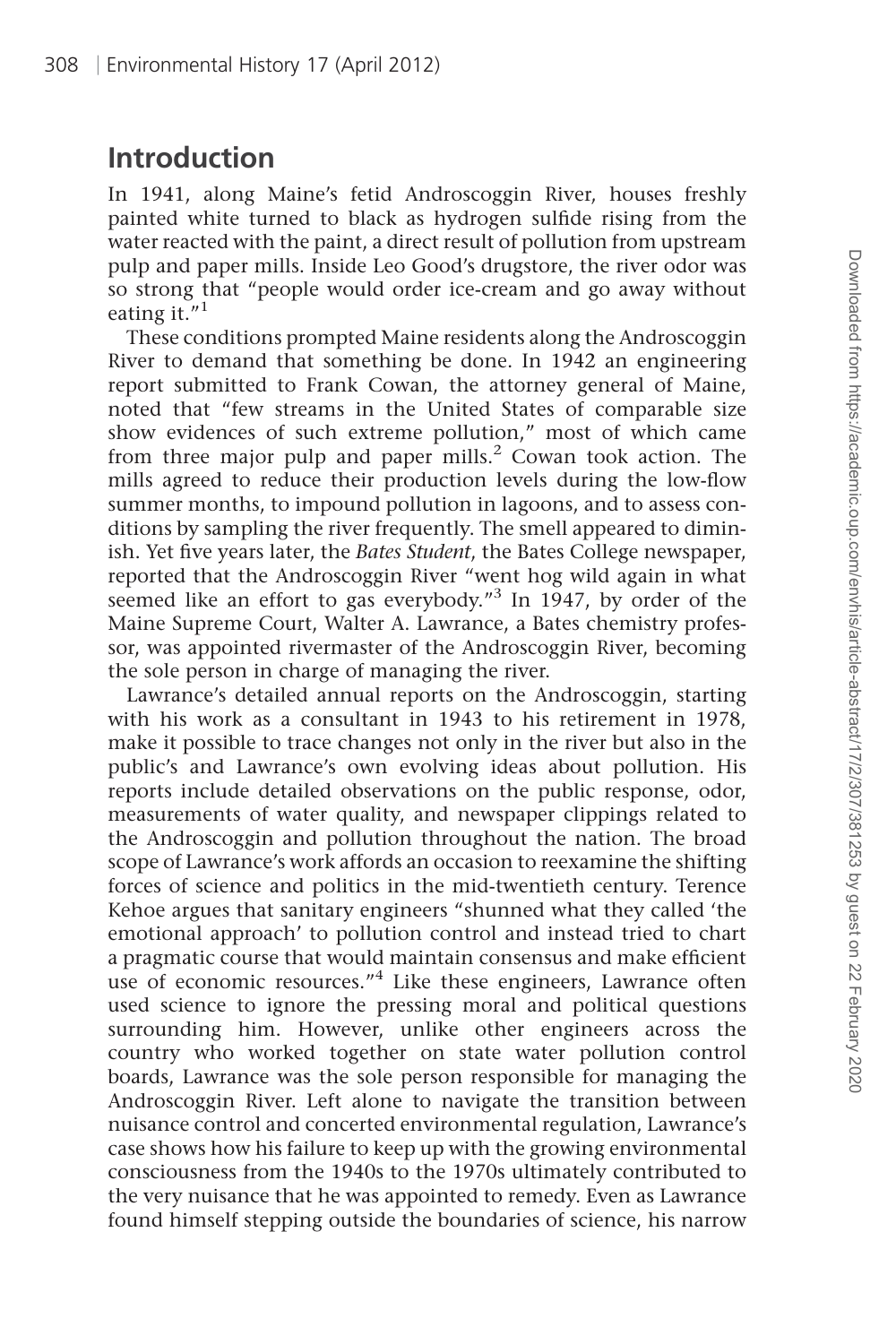focus on odor control reveals a broader conflict that occurred when many scientists and sanitary engineers refused to consider the public's embrace of ecology.

Before the Clean Water Act of 1972, American citizens concerned about water pollution had legal recourse through what were known as "nuisance cases." When individuals or communities were affected by a nuisance such as a neighboring noxious gas plant, they could sue the plant's owners to have the nuisance abated. As industrialization intensified throughout the nineteenth century and early twentieth century, the rate at which nuisance cases were brought to the courts increased. But courts were not always sympathetic toward plaintiffs, concerned that successful cases might slow economic growth. Moreover, as historian Martin Melosi argues, the piecemeal approach of nuisance law offered little regulatory protection against systematic degradation of the natural environment.<sup>5</sup>

By 1951 all but three states in America had created administrative agencies to control water pollution. While these agencies were given much discretion in cleaning their state's waters, most of their efforts focused on studying which polluted streams were worth protecting against the competing claims of industry and individuals impacted by the pollution. Thus citizens continued to rely on court action, often using the precedent of nuisance law to argue for enforcing pollution control.<sup>6</sup>

In 1941 the Maine legislature created its own administrative agency, the Sanitary Water Board, to study pollution in response to the public's demands for action. However, the Sanitary Water Board was given limited funding and no power to enforce pollution control. It was not until the Maine Supreme Court, using the precedent of nuisance law, appointed Lawrance as rivermaster in 1947 that an agency or state official had the power to control pollution. The court gave Lawrance specific powers to control pollution coming from the Androscoggin River's pulp and paper mills, but he also had a much broader mandate to stop the river from stinking. As Lawrance evolved to meet the demands of this complex problem, he discovered that public attitudes about pollution, along with the river itself, were also changing, making it impossible for him to find an objective measure of a clean river.

#### Reaction to an Odor Crisis

During the nineteenth and early twentieth century, industry dominated all three of Maine's major rivers: the Androscoggin, Kennebec, and Penobscot. Of Maine's primary waterways, the Androscoggin was the best suited for industry because it had a steeper gradient than the state's other major waterways, dropping an average of 8 feet per mile. By 1927 there were twenty-one dams along the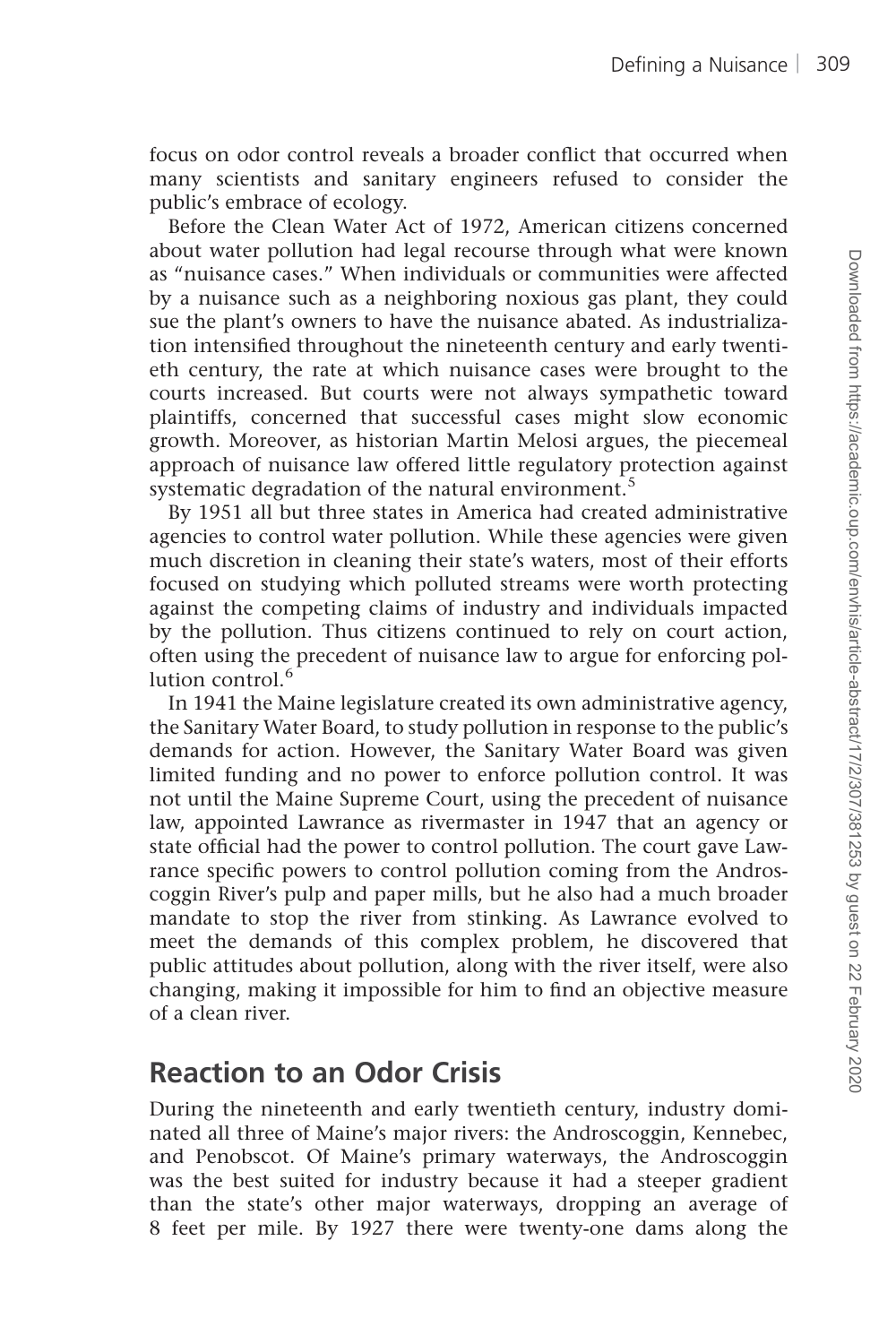164 miles of the Androscoggin River, distributed from the New Hampshire headwaters to the Merrymeeting Bay in midcoast Maine.

As the number of dams multiplied, they reduced the Androscoggin's ability to process an increasing amount of organic matter and lowered dissolved oxygen levels. When water in the Androscoggin passed over its many falls, it absorbed atmospheric oxygen and raised dissolved



Figure 1: Map of the Androscoggin Watershed, 1975. Credit: Page Helm Jones, Evolution of a Valley: The Androscoggin Story (Phoenix Publishing,1975).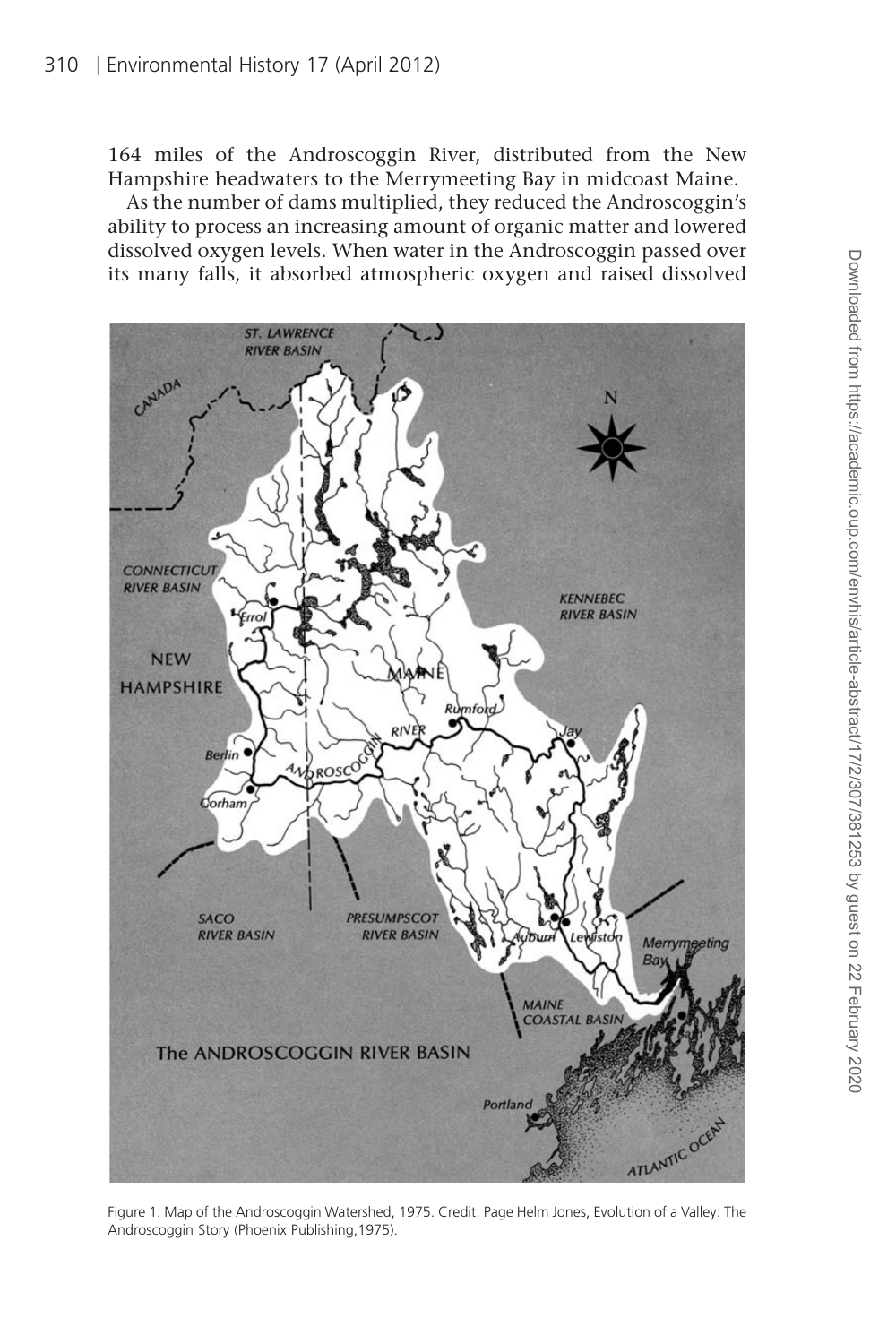oxygen levels. However, with each new dam the self-aerating capabilities of the river decreased.<sup>7</sup> The large amounts of organic matter in the waste that pulp and paper mills dumped into the river created a biochemical oxygen demand, lowering dissolved oxygen levels as the oxygen-consuming bacteria digested organic matter. These dams allowed industry to grow, creating jobs and cities. Attracting thousands of French Canadian immigrants, the new industries changed the social makeup of the Androscoggin's largest urban center, the twin towns of Lewiston and Auburn, and brought new problems of filth and crowding.<sup>8</sup>

At the turn of the nineteenth century, as conditions worsened, Lewiston no longer obtained its drinking water from the Androscoggin. Rather than clean the river, town officials chose the less costly solution of sourcing its water from nearby Lake Auburn. This decision was consistent with the driving principles of the Progressive era conservation movement, which sought to preserve natural resources and to use those resources more effectively and efficiently. Thus pollution control during this time focused on water filtration techniques that dramatically reduced the incidence of waterborne diseases and were much more cost effective than sewage treatment plants. Yet these techniques did little to address the source of the problem: pollution from pulp mills.<sup>9</sup>



Figure 2: Large volumes of foam and scum in the Androscoggin River (seen here in this ca. 1930s photograph at the twin cities of Lewiston and Auburn, Maine) made it impossible to ignore the increasing level of river pollution. Credit: Androscoggin Historical Society, Auburn, Maine.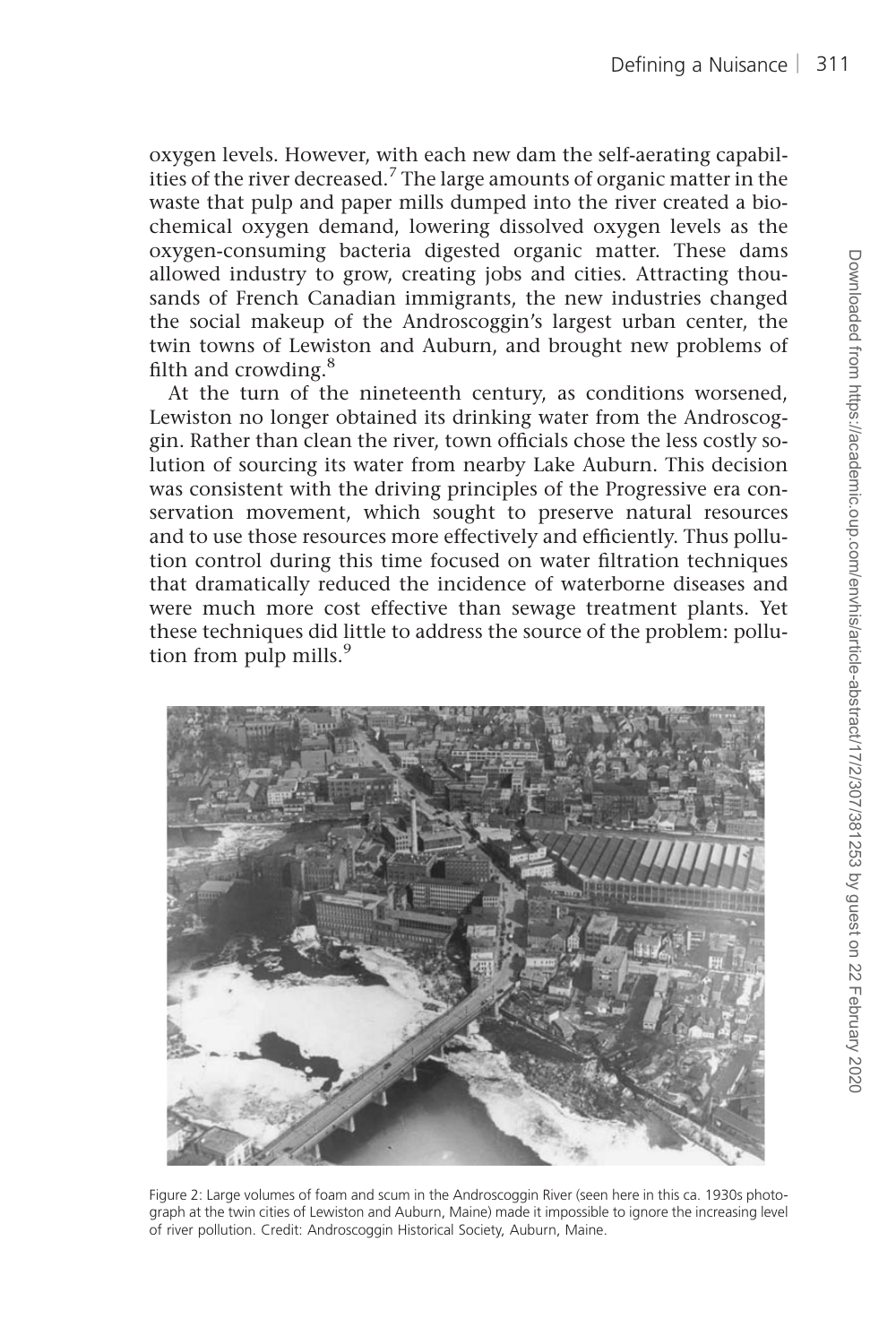By the spring of 1907, 20-foot drifts of yellow-brown foam coming from the canals in Lewiston served as a grim reminder of the mounting consequences of industrial pollution. By eliminating access to spawning habitat, dams had already made the river's once famous salmon runs, which had formerly extended as far north as Rumford, Maine, a distant memory. But it was pollution from the pulp and paper mills that made the Androscoggin truly inhospitable to salmon and other fish.

Papermaking involves two separate steps: first the pulp is created out of wood or rags, and then the actual paper is created. Pulping generated the greatest pollution in New England rivers, and wood pulp, which first came into use in Maine along the Androscoggin in 1868, was the most polluting. Not only did the manufacturing of wood pulp contribute to pollution entering the Androscoggin, the logging necessary to provide the wood for pulp mills also contributed to deforestation and sediment entering the river.

In 1888 the introduction of a new sulfite pulping process in Maine's mills dramatically amplified pollution. First put into commercial use in the 1880s, sulfite was particularly effective at breaking down the tough fibers from spruce, which were abundant in Maine. Sulphurous acid and lime were boiled with the wood chips until the wood was broken down, and then the waste with its high levels of dissolved organic matter was discharged into the river. Beginning in 1888, three major sulfite pulping mills were built along the Androscoggin; by 1930 these companies would be known as the International Paper Company in Jay, Maine; the Oxford Paper Company in Rumford, Maine; and the Brown Company in Berlin, New Hampshire. Androscoggin pulp and paper mills grew steadily until 1941; by this time they produced 5,800 tons of sulfite pulp every week.<sup>10</sup>

The sulfite pulp process had particularly pronounced effects on oxygen. Anaerobic bacteria broke down the sulfates in the sulfite waste liquor into hydrogen sulfide gas, driving levels of dissolved oxygen to levels unsafe for most aquatic organisms. Despite the mills' increasing power and near monopoly over Maine's rivers, in 1929 public pressure forced Maine's Republican governor, William Gardiner, to request that the pulp and paper mills investigate the health of Maine's rivers. The subsequent 1930 report argued that rivers should be defined as polluted when oxygen levels fell below 3 parts per million (ppm), even though the report acknowledged that warm water fish would begin to experience the deleterious effects of low oxygen when levels dropped below 5 ppm. The Penobscot and Kennebec both had average dissolved oxygen levels above 5 ppm; only in the Androscoggin did levels fall below the recommended 3 ppm. Adjacent to Lewiston, oxygen levels in the river dropped below 2 ppm. The fact that some of the lowest oxygen levels existed adjacent to Lewiston-Auburn meant that these communities were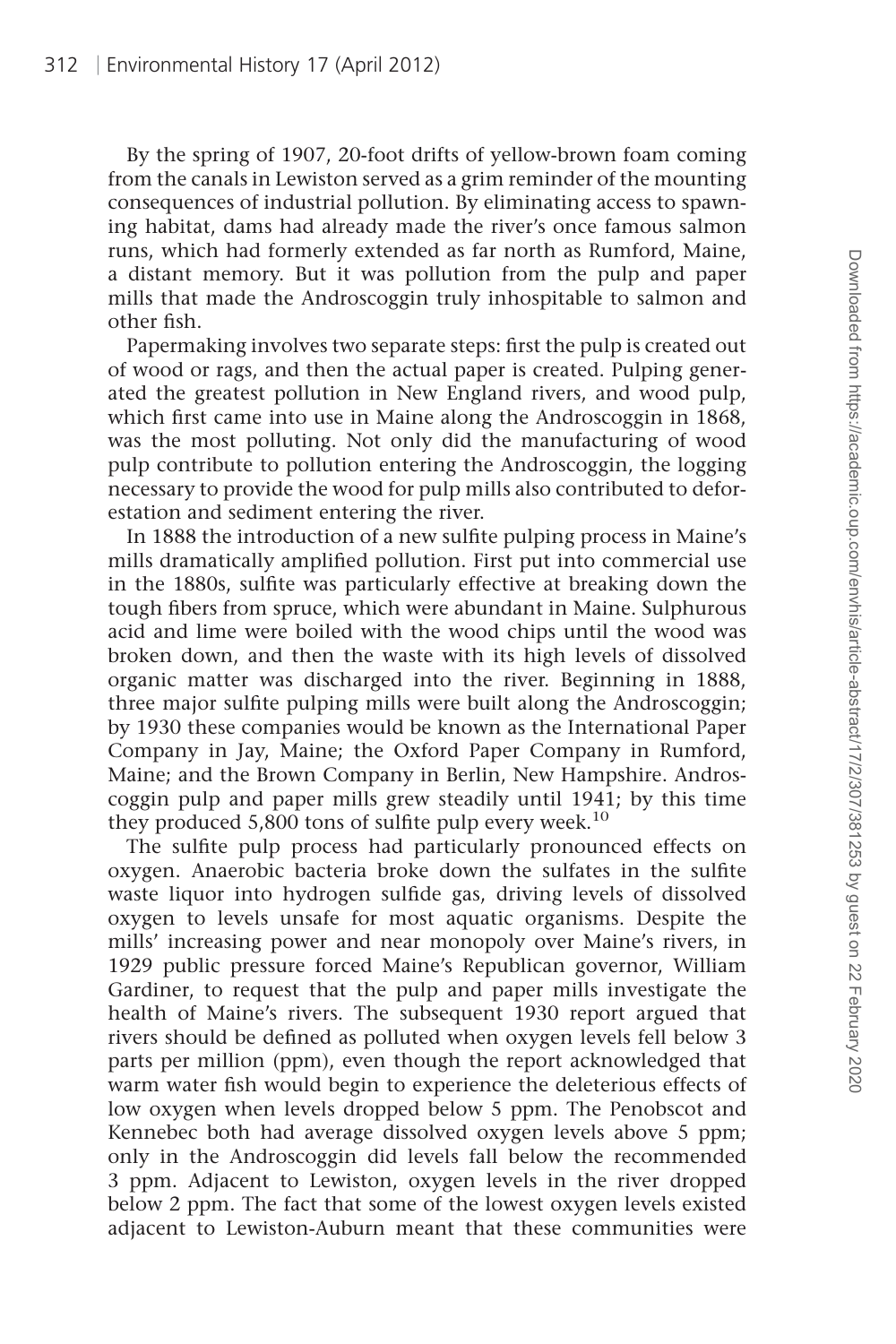the first to rediscover their river as an open sewer. In 1930 even the management of the pulp and paper mills considered the Androscoggin severely polluted.<sup>11</sup>

The sulfite process also had another unintended consequence: it made the river reek. In addition to mountains of drifting foam, a result of both natural and industrial sources including the resins and fatty acids in the pulp mill waste, and the decline in aquatic life as oxygen levels dropped in the river, residents began noticing the Androscoggin's stench. Lawrance later described 1935 as the first year that hydrogen sulfide and other odors emanated from the river. Hydrogen sulfide, which smells like rotten eggs, was a direct result of the sulfite waste liquor discharged from sulfite mills upstream.

Odors continued to mount until conditions during the summer of 1941 generated what Lawrance called an intolerable situation. The pulp and paper mills had ramped up production to meet wartime demand, consequently increasing their wastes. The Great Falls in Lewiston and Auburn dispersed the hydrogen sulfide gases; as the water misted into the air, a rotten egg odor wafted across the two cities. Some store owners had to shutter their doors, and freshly painted homes were blackened as the hydrogen sulfide reacted with lead compounds in the paint. During some of the hottest days of the year, sweaty home owners were forced to keep their windows shut at night while they burned pine candles to combat the miasma. One local resident, Nere Duval, remembered how he became weak because he could not "sleep or eat"; Leo Good "came across the bridge one morning and threw up" in the middle of the street.<sup>12</sup>

Revulsion soon morphed into action as residents held meetings, wrote editorials, and made trips to the state capital, Augusta, asking for solutions to the pollution. Lewiston businessmen tried to frame the problem in economic terms, arguing that the stench was hurting downtown businesses whose employees became inefficient as the odor nauseated and distracted them from their work. But the state's Bureau of Health responded by warning that the only sure solution to the mills' smells was closing the mills, which would mean economic doom for the entire state, not just for a few local businesses affected by smells. As a result, state officials responded cautiously to public requests for limits on mill pollution. Rather than regulate the pollution directly, the state legislature decided to call for more research before taking action. It established the Maine Sanitary Water Board in July 1941 and vested it with the power to study pollution. In August this board commissioned the Boston engineering firm of Metcalf and Eddy to investigate pollution and recommend remedial measures for the Androscoggin.<sup>13</sup>

The Metcalf and Eddy engineers offered a stark assessment, noting, "few streams in the United States of comparable size show evidences of such extreme pollution." Ninety-two percent of the pollution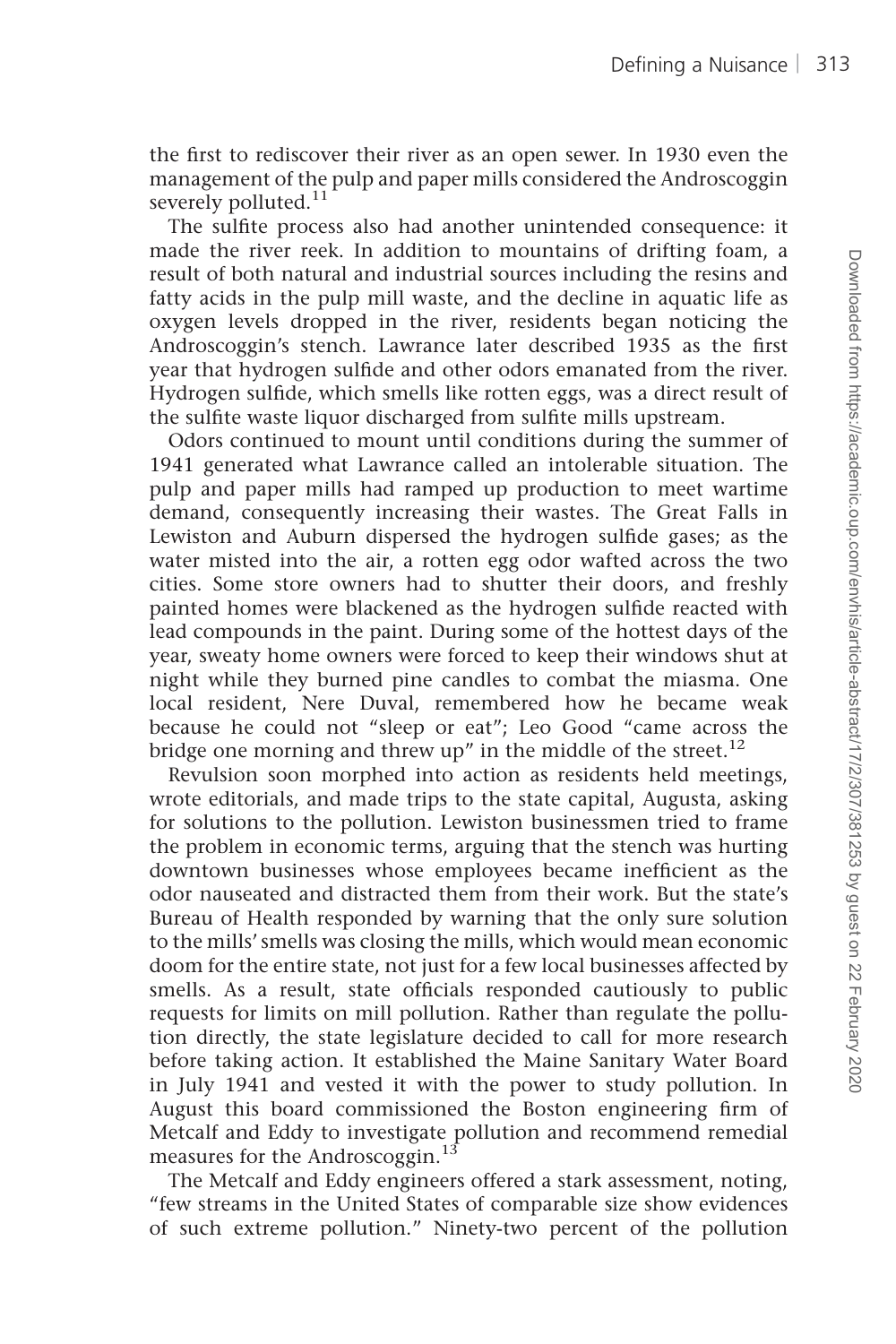entering the Androscoggin originated at the pulp and paper mills. The report made it impossible for the mills to skirt their responsibility for the odor crisis, but the suggestions for cleanup efforts were constrained due to the authors' limited experience with "unproved processes for treatment of industrial wastes." The authors' uncertainty regarding the treatment of industrial wastes was consistent with other engineers across the nation; not until 1955 did the American Public Health Association publish a separate chapter on industrial wastes apart from its discussion of sewage treatment. Given these constraints, Metcalf and Eddy did not recommend treating pollution at its source. Instead, the report recommended maintaining oxygen levels above 2 ppm to prevent obnoxious odors from returning, acknowledging that those levels would not be high enough "to support fish life."<sup>14</sup>

The state legislature decided that rather than have the Sanitary Water Board, which had commissioned the report, act on its findings, responsibility for the cleanup of the Androscoggin would be left to the courts. Maine's attorney general, Frank Cowan, took the next step. Taken together with the testimony of residents along the Androscoggin, the 1942 report provided Cowan with ample evidence to take action against the three major pulp and paper companies. Cowan submitted his case to the Maine Supreme Court on May 29, 1942, and the court concluded that sulfite waste liquor discharge from the Brown Company, Oxford Paper Company, and International Paper Company was causing noxious odors in the Androscoggin. On December 17, 1942, the Maine Supreme Court issued their first Stipulation limiting the amount of sulfite waste liquor each mill could put into the Androscoggin.<sup>15</sup>

In response to Cowan's suit, in May 1942 the three paper companies formed the Androscoggin River Technical Committee (ARTC), which included engineers and management from each company on the board. The stated goal of the ARTC was to study pollution in the Androscoggin River and find ways to eliminate nuisance conditions. It also became the organization charged with carrying out the Stipulations of the court. While the ARTC's members had vested interests in cleaning up the Androscoggin, their allegiance lay with the mills and therefore with the techniques least intrusive to business. Similar conflicts of interests occurred across the country. Events such as the American Chemical Society's 1946 symposium on industrial wastes arose in reaction to the public's interest in pollution legislation. Like the ARTC, the society focused on maintaining its control of pollution management, in this case by presenting what it viewed as the best scientific methods to members of the public who might have used approaches that focused more on political and economic solutions.<sup>16</sup>

In 1943 the ARTC hired Lawrance as a consultant, but unlike the other members, he had no formal affiliation with the mills. There is no record of why the ARTC appointed Lawrance, but by the 1940s,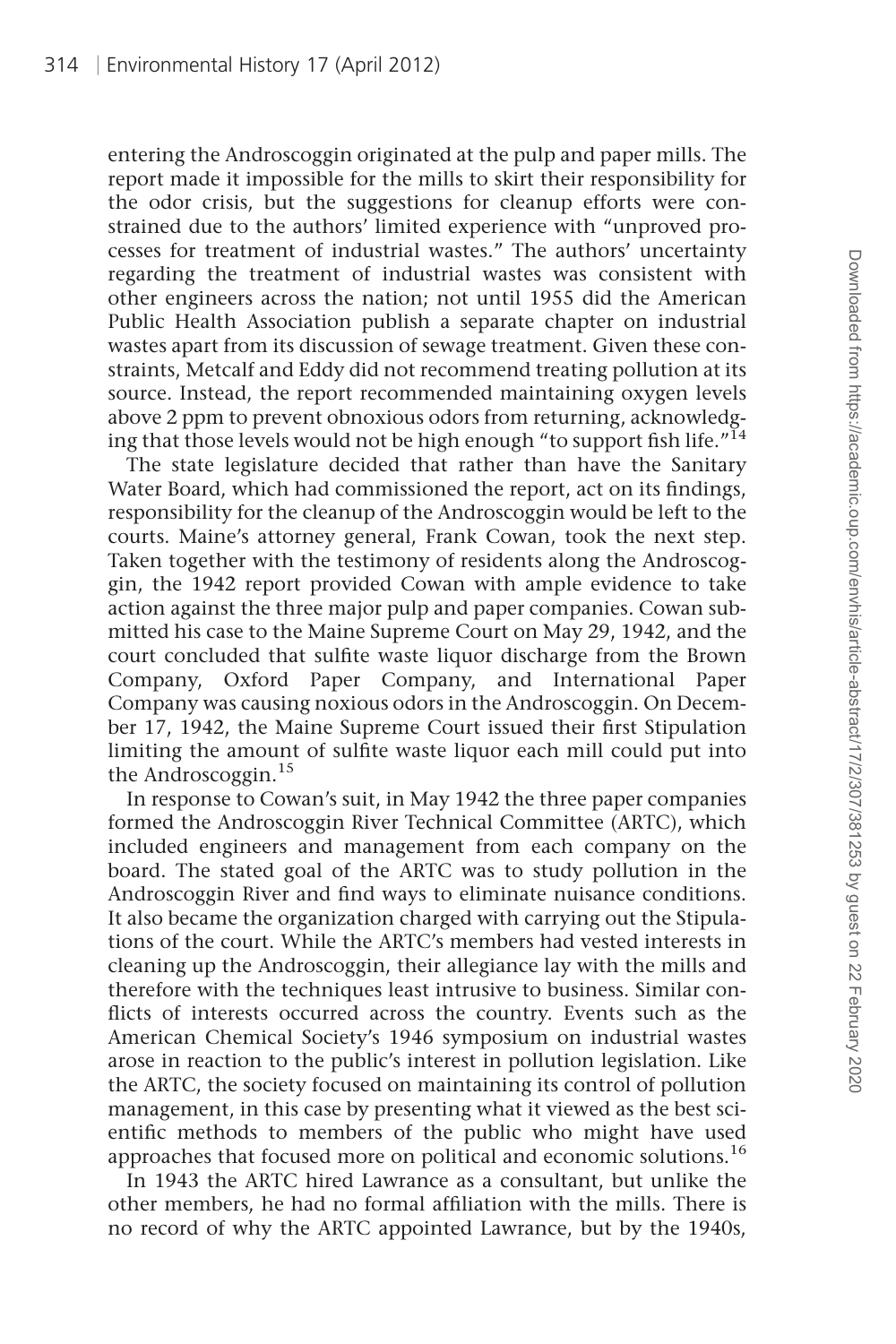the study of water quality relied heavily on the discipline of chemistry, and Lawrance was an able chemist who lived in Lewiston adjacent to the Androscoggin River. After receiving his doctorate from the University of Toronto in 1921, Lawrance had joined the Department of Chemistry at Bates College in Lewiston, a position he held until his retirement as full professor in 1965. Given the court's decision, the mills were responsible for funding all of the research on the Androscoggin, and Lawrance's entire budget for his work on the Androscoggin came from the mills. Lawrance himself was conscious of how his position might be viewed; at the end of his 1946 report on the Androscoggin, he wrote of the three paper companies: "They have permitted complete freedom to report all facts and to comment upon them in any manner the writer deemed fit and proper."<sup>17</sup>

Throughout his study of the river, Lawrance focused on the nuisance conditions that brought the mills to court in the first place. From 1943 until his retirement as rivermaster in 1978, Lawrance undertook "on a scientific basis ... the task of daily odor observations at eight stations in the Lewiston-Auburn area." Essentially these scientific odor observations involved Lawrance sniffing the air at each location and recording the intensity and types of odors that were present. Lawrance wrote, "The odor intensities were estimated by the effect upon an observer's olfactory nerves." He understood that the system was "not very satisfactory," but he argued that because he "made all of the odor



Figure 3: Walter Lawrance at Gulf Island Dam, one of the most polluted sections of the Androscoggin River, where Lawrance focused his efforts to control the environment through technology. Credit: Charles Steinhacker, Walter Lawrance, Rivermaster, at Gulf Island Dam at Lewiston, on the Androscoggin River, 1973. National Archives and Records Administration.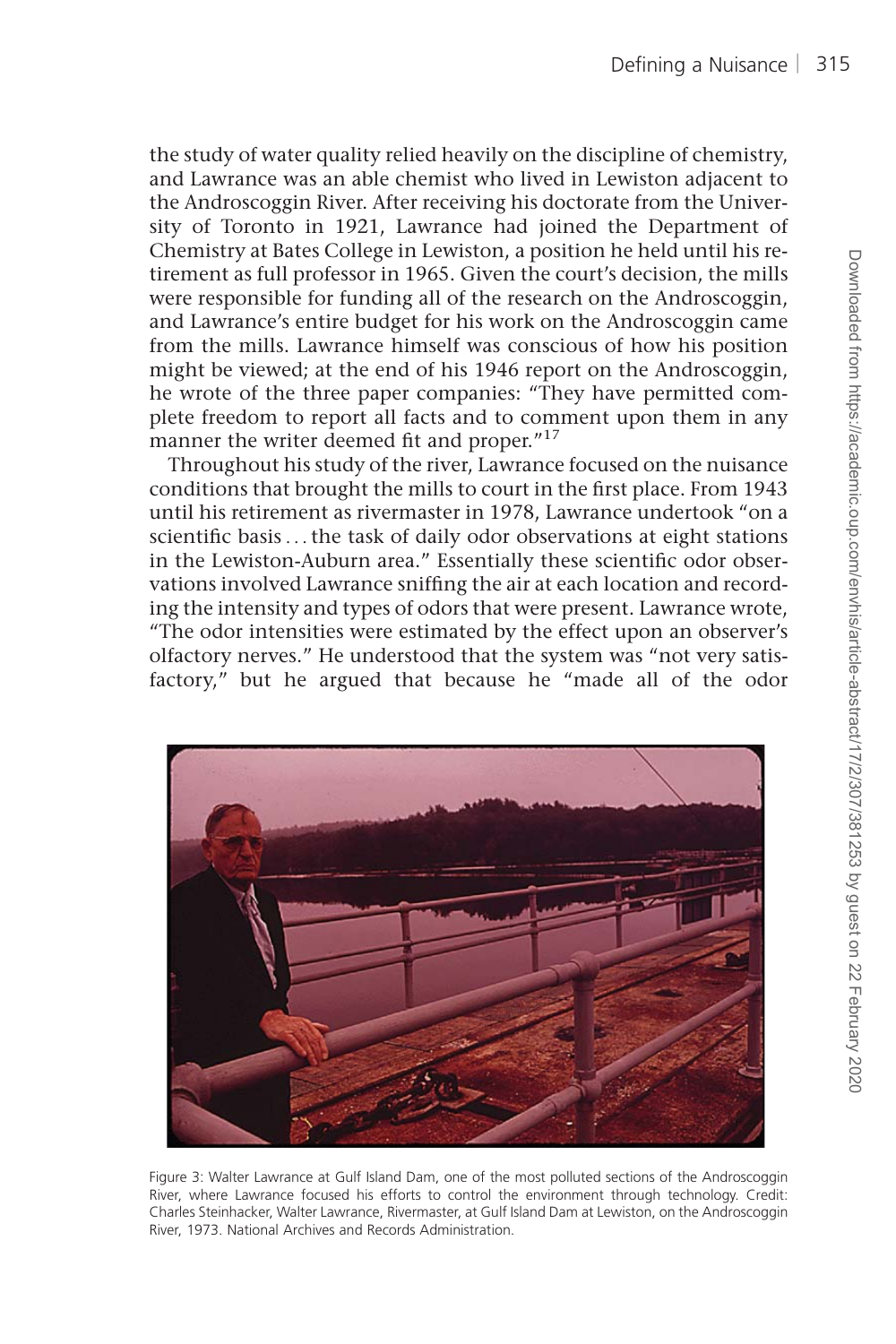observations ... this fact makes comparison of the seasonal data somewhat more valuable."<sup>18</sup>

The odor of the Androscoggin, as well as its effect on people, was specific to that time and place. Joy Parr argues that the subjectivity of smell and "its evanescent characteristics—in the absence of precise scientific measurement and interpretation—amplified doubt" for those people affected by noxious and environmentally hazardous odors. Published odor observations allowed Lawrance to track odor levels and to offer certainty to anxious residents unsure how to interpret such offensive smells. Lawrance's willingness to use his nose depended on his understanding of residents' tolerance threshold for different odor types. However, every person responded differently to the odors; Connie Chiang's study of fish odors on California's Monterey coastline shows how race and class could affect people's interpretations and tolerances of odors. Yet despite residents' varied responses, Lawrance initially found an effective medium between science and political protest in his odor studies.<sup>19</sup>

Within his study of odor in the Androscoggin, Lawrance made specific observations. For odor intensity he worked with a scale from 0 to 5, which he obtained from the American Public Health Association's methods for studying potable water. The scale read: "0, no odor; 1, very faint; 2, faint; 3, distinct; 4, decided, and 5, very strong." Lawrance used these odor intensity numbers to compare the total odor for each year, and he made elaborate graphs comparing river flow, pollution load, water temperature, and biochemical oxygen demand with odor intensity.<sup>20</sup> Scientists and sanitary engineers across the country recognized that these variables were interconnected in complex ways; a rise in water temperature, for example, could offset any of the gains made by a reduced pollution load. Beginning in the 1930s, innovations in organic sampling made it easier for scientists to measure organic pollution. In turn, this technology allowed scientists to better recognize the problem of organic pollution and its effect on public health and dissolved oxygen levels, even if they failed to create solutions for reducing this pollution.<sup>21</sup>

Although the sampling of inorganic pollutants did not become widespread until the 1960s, Lawrance understood, at least in part, the impact that inorganic compounds had on the river. When mills discharged sulfite liquor into the Androscoggin, this waste not only contributed to the odor, but the highly acidic waste also altered the river's pH.<sup>22</sup> At fourteen different locations along the river, Lawrance and his lab workers sampled for dissolved oxygen and oxygen-consuming bacteria levels, along with pH, turbidity, gas, floating sludge, and foam. Lawrance publicized his odor readings, but he only sampled for odor around Lewiston, whereas he tracked the Androscoggin's water quality from its oxygen-rich headwaters above the mills in Berlin, New Hampshire, to the lifeless Lewiston Canal.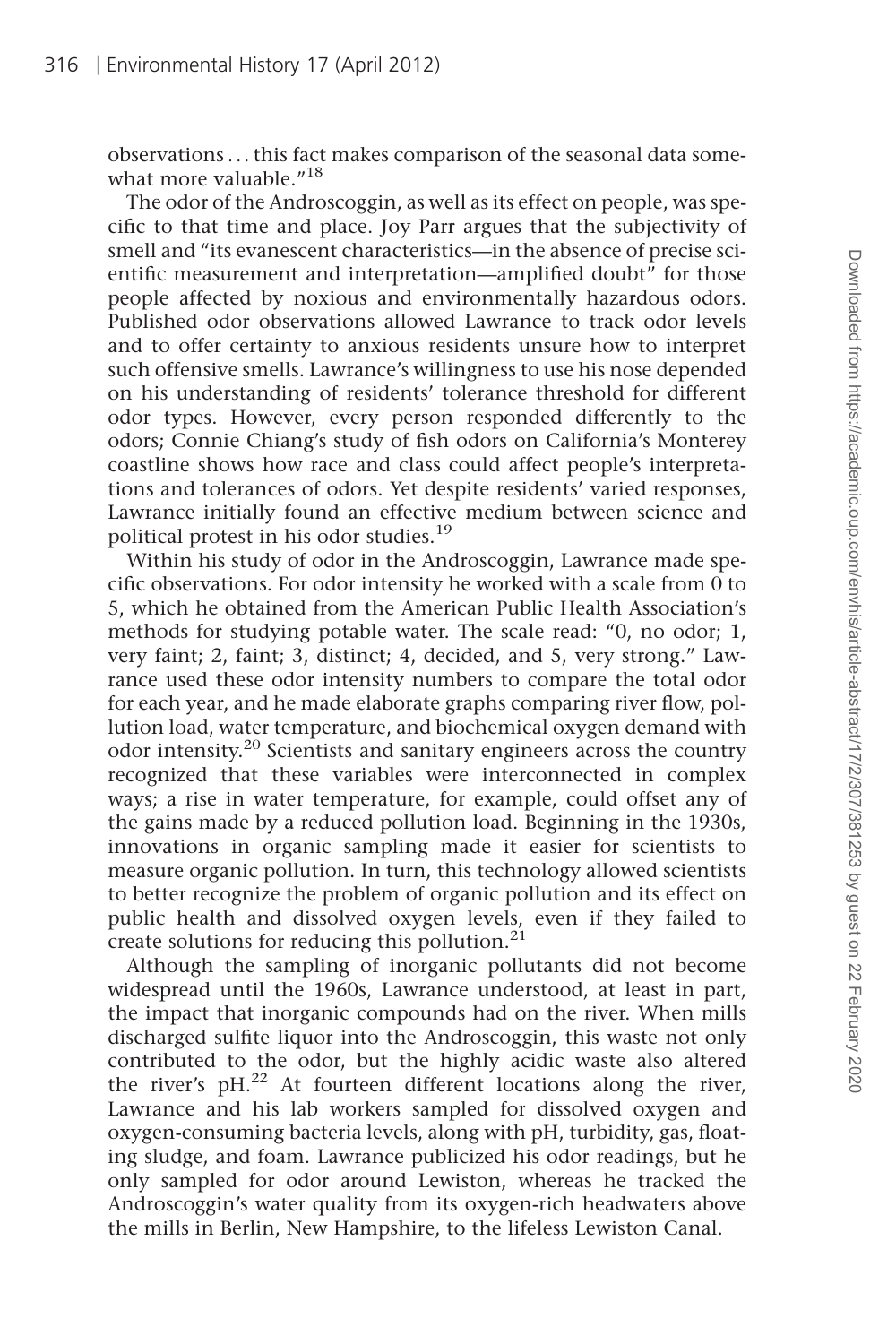

Figure 4: Lawrance correlated his measurements of odor intensity with a wide range of other readings he took along the Androscoggin River, including pollution load, river flow, water temperature, and the biochemical oxygen demand. Credit: Androscoggin River Studies Annual Report 1956, 25. Walter A. Lawrance papers. Edmund S. Muskie Archives and Special Collections Library, Bates College.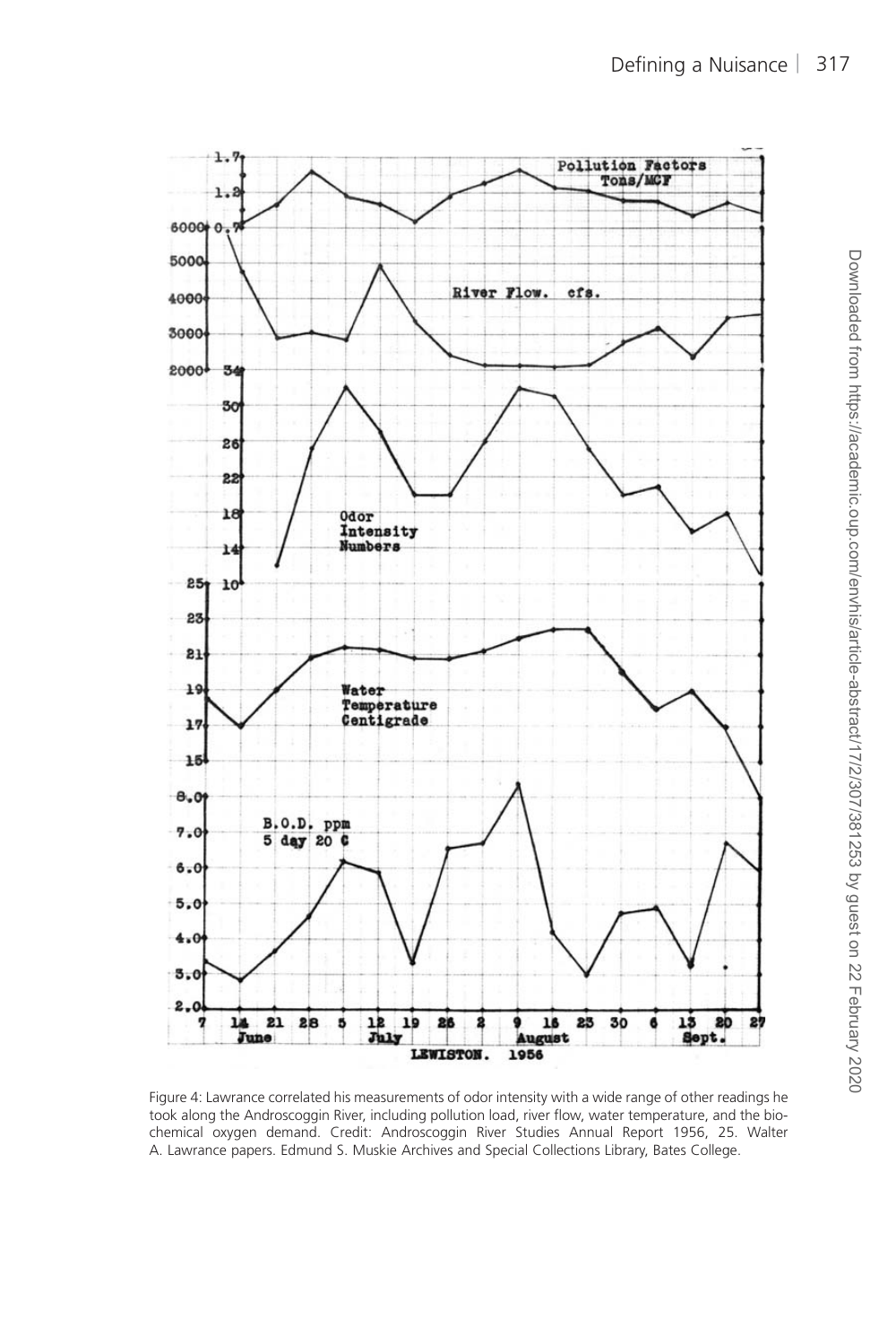When the foul odors returned in 1947, the Lewiston Community Association threatened legal action, claiming that "the stench is nothing which has dropped from Heaven. Someone is responsible. It comes from the river."<sup>23</sup> These residents understood how nuisance law could hold the offending parties responsible, even when the noxious smells came from a complex river system instead of directly from the mills' smokestacks.

Facing a public outcry, the new attorney general, Ralph Farris, ordered the mills to reduce their discharge limits, and the Maine Supreme Court appointed Lawrance as rivermaster. Overnight, he became the sole person responsible for managing the Androscoggin. The following year, the Maine Supreme Court gave Lawrance the authority to set weekly sulfite pulp quotas. By 1948 Lawrance had the legal power to limit sulfite waste entering the river and also the power to conduct experiments on the river to test other scientific methods for reducing pollution levels.<sup>24</sup>

Although Lawrance did not have legal power over river pollution until he was appointed rivermaster in 1947, his work from 1943 to 1947 as a consulting scientist for the pulp mill association ARTC set the precedent for managing the Androscoggin. He would focus on accepted scientific tests and practices, avoiding management decisions that emphasized the economic, political, and moral consequences of pollution. Lawrance's appointment came from the Maine Supreme Court, and without a legislative mandate he was limited to nonconfrontational solutions, but as Lawrance tried to exert the authority of science, he found his work no less contested than if he had tried to yield the power of eminent domain over every home along the river.

Across the country, sanitary engineers grappled with similarly weak mandates. In the 1940s and 1950s, Congress left pollution control to the states, and they resisted federal involvement. In 1948 the U.S. Congress passed the Water Pollution Control Act, which created a Division of Water Pollution Control under the Public Health Service. While it encouraged cooperation between agencies, it did not interfere with the work of state-appointed scientists like Lawrance. The Public Health Service could study water quality, but the creation of laws and funds to control pollution was primarily left to the states.<sup>25</sup>

To address pollution issues, state governments hired sanitary engineers, and they relied on the informal cooperation with groups such as the Pulp and Paper Association, a pollution program that Kehoe calls "cooperative pragmatism." Without a legislative mandate, the pollution boards of states like Michigan were filled in part by polluting interests just as the ARTC was composed of paper mill executives. The engineers nominated to such boards were forced to navigate between many competing demands, including increasingly frustrated and informed citizens who looked to less established scientific disciplines such as ecology for solutions. Abel Wolman, who founded Johns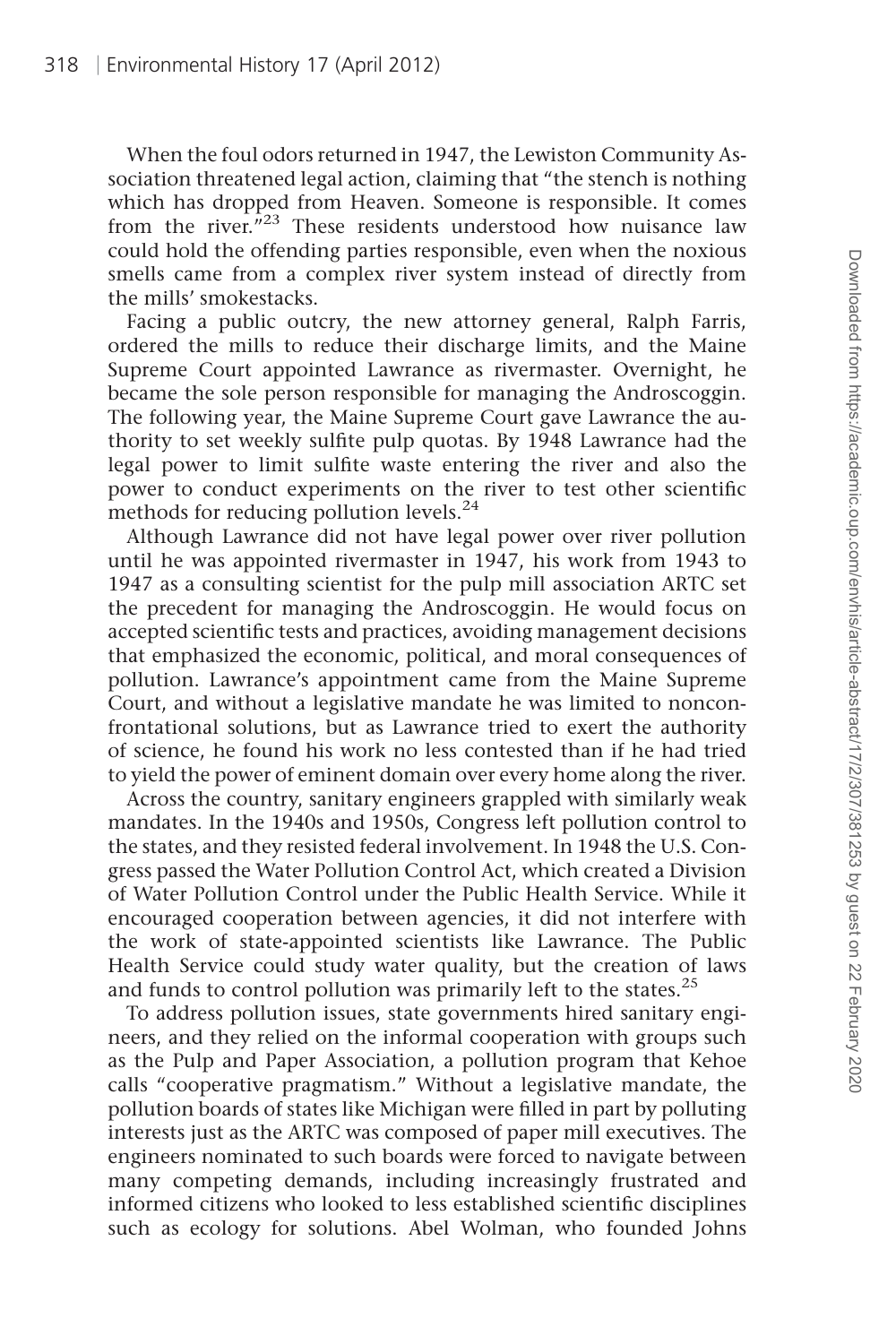Hopkins's Department of Sanitary Engineering, noted in 1946 that "a scope of activity has been defined for the sanitary engineer of the future which can be no longer delimited by the purely technological."<sup>26</sup>

### Perfuming the River

As rivermaster, Lawrance tried to rely solely on scientific principles. "Legislation, whatever its merits," Lawrance said, "cannot solve scientific problems."<sup>27</sup> But he found himself facing political resistance from many sides. Mill executives complained about the restrictions Lawrance implemented, and community activists wrote editorials decrying the river's continued stagnation. Congresswoman Margaret Chase Smith, the Republican representative from Maine, saw the problem as needlessly complicated: "It seems as though there ought to be a way to correct this problem without hurting anyone." For Smith, this meant recognizing that Maine was an industrial state and that whether through science or other methods, industry itself could remedy the "problem of pollution" without outside interference.<sup>28</sup>

Lawrance's claim that the Androscoggin represented a strictly scientific problem was itself a political claim. His most ambitious attempt to reengineer the Androscoggin was through the dumping of sodium nitrate to reduce pollution. This project, which relied heavily on his knowledge of chemistry, initiated a contentious public debate over the role of science, chemistry in particular, in managing the river. By the 1940s, sodium nitrate had been proven to suppress hydrogen sulfide production and was widely used in the treatment of odiferous waste lagoons. In 1948 Lawrance proposed adding sodium nitrate to the river in enormous quantities, in hopes that it would increase oxygen levels. Because roughly half of sodium nitrate's molecular weight is oxygen, Lawrance believed it might prevent anoxia because "aerobic bacteria can utilize this oxygen when the dissolved oxygen is very low; odor producing anaerobic bacteria do not function in the presence of adequate nitrate." Sodium nitrate, Lawrance argued, would not only raise oxygen levels, it might also inhibit the growth of the anaerobic bacteria responsible for the production of noxious hydrogen sulfide gas.<sup>29</sup>

The dumping project began in 1948 and lasted for twelve years. Between 1948 and 1960, at a cost of half a million dollars (paid by the paper mills), nearly 7,000 tons of sodium nitrate were dumped into the river. According to Lawrance, there had been no other known case of such a large-scale operation anywhere in the world. Although sodium nitrate was first used in polluted rivers in the 1920s, 1,600 pounds of nitrate were daily dumped into the Neponset River outside of Boston, Massachusetts, in 1929 that was still much less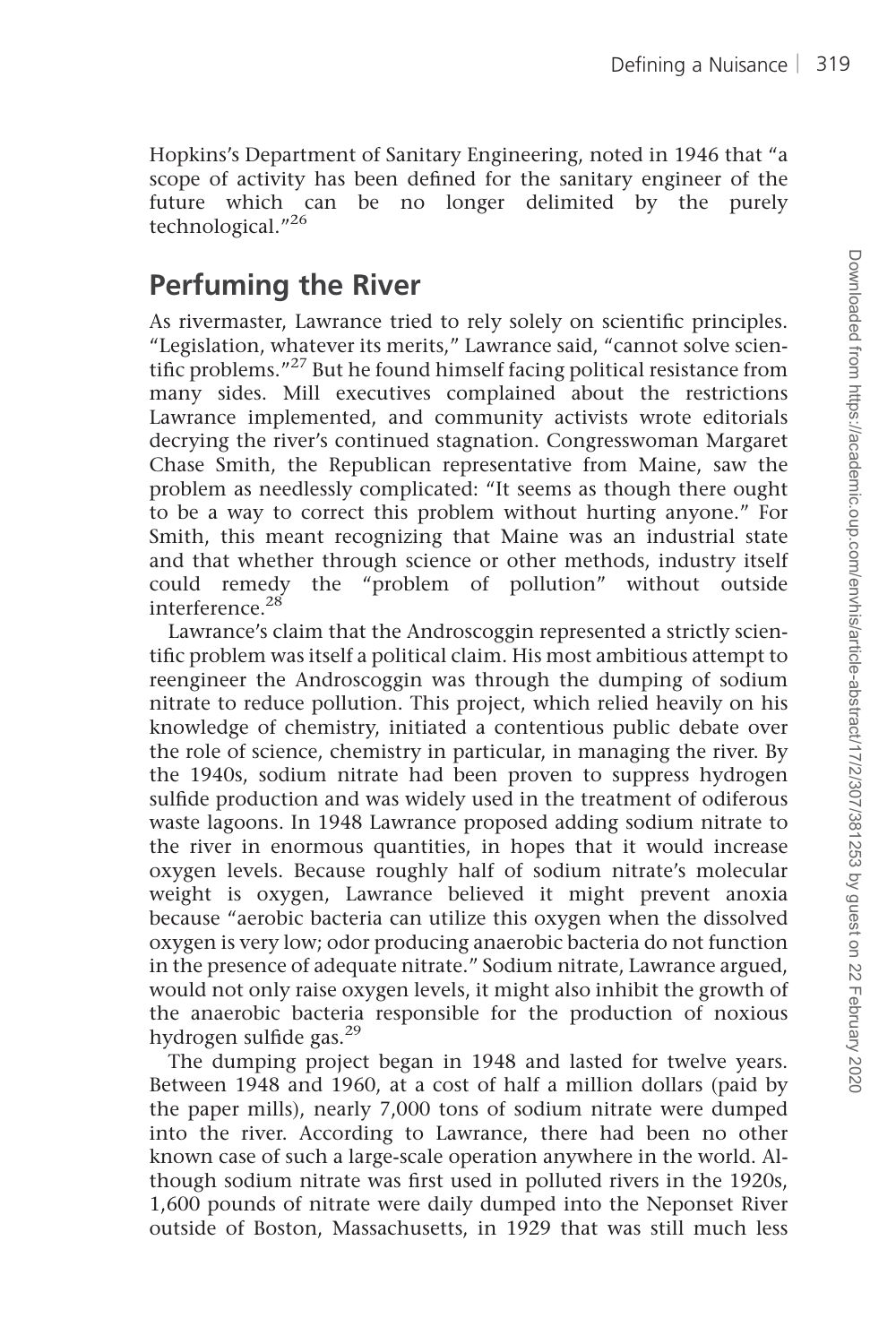than Lawrance's prescribed daily dose of 15 tons to be swallowed up by the Androscoggin.<sup>30</sup>

The biological results were mixed. Odors appeared to decline, but it was not clear that aquatic health improved significantly. Public perceptions were equally mixed. While local residents approved of the reduced odor, their feelings toward the actual nitrate program were not entirely positive. In 1952 a reporter for the Lewiston Evening Journal commended Lawrance's work simply because of what it did to reduce the "almost unbearable" smell. Other observers, however, accused Lawrance of covering up the pollution rather than addressing its source. One of Lawrance's most vocal critics was the Citizens for Conservation and Pollution Control (CCPC). Founded in 1953, Maine's first statewide antipollution organization, the CCPC considered taking legal action against Lawrance's nitrate program. As CCPC director Dr. Robert Tufts explained, "The strategy of the industrialists is to make the people think that something is being done to cure a sick river. So they come up with this nitrate-perfuming activity." As the emphasis on quality of life grew after World War II, citizen groups such as the CCPC formed at ever-increasing rates, yet as Dr. Tufts's comments suggest, local activists wanted more than mere nuisance abatement.<sup>31</sup>

Some scientists feared the consequences of Lawrance's program went beyond inaction and actually made the river more polluted. According to Dr. Tufts, "The chemicals deposited in the river ... only cripple the waterway's own ability to recover from the poisons it receives from the mills."<sup>32</sup> The idea that rivers could self-clean themselves dates back to the mid-nineteenth century, but Tufts's description of a crippled waterway reveals an understanding of the emerging discipline of ecology. Unlike the science of earlier sanitary engineers, ecology took all of the chemical standards for which Lawrance measured along the Androscoggin much more seriously than Lawrance himself. An ecological perspective would have considered the consequences of human-made disturbances such as increased nutrient loads and that any change in water quality could strongly affect the entire function of the river system.<sup>33</sup> While Lawrance pointed to improvements in his odor readings, other citizens pointed to dissolved oxygen levels that had not improved. Indeed for Tufts, even a negligible increase in dissolved oxygen levels remained secondary to his concern about an increase in the level of nutrient pollution entering the Androscoggin. For Tufts, Lawrance's program was itself a serious nuisance with the potential to harm the river for miles downstream.

The large volume of sodium nitrate dumped into the Androscoggin likely contributed to eutrophication in downstream ecosystems. By the time Lawrance began his nitrate program, high levels of nutrient pollution had already led to significant areas of eutrophication and the depletion of all of the available oxygen. However, given the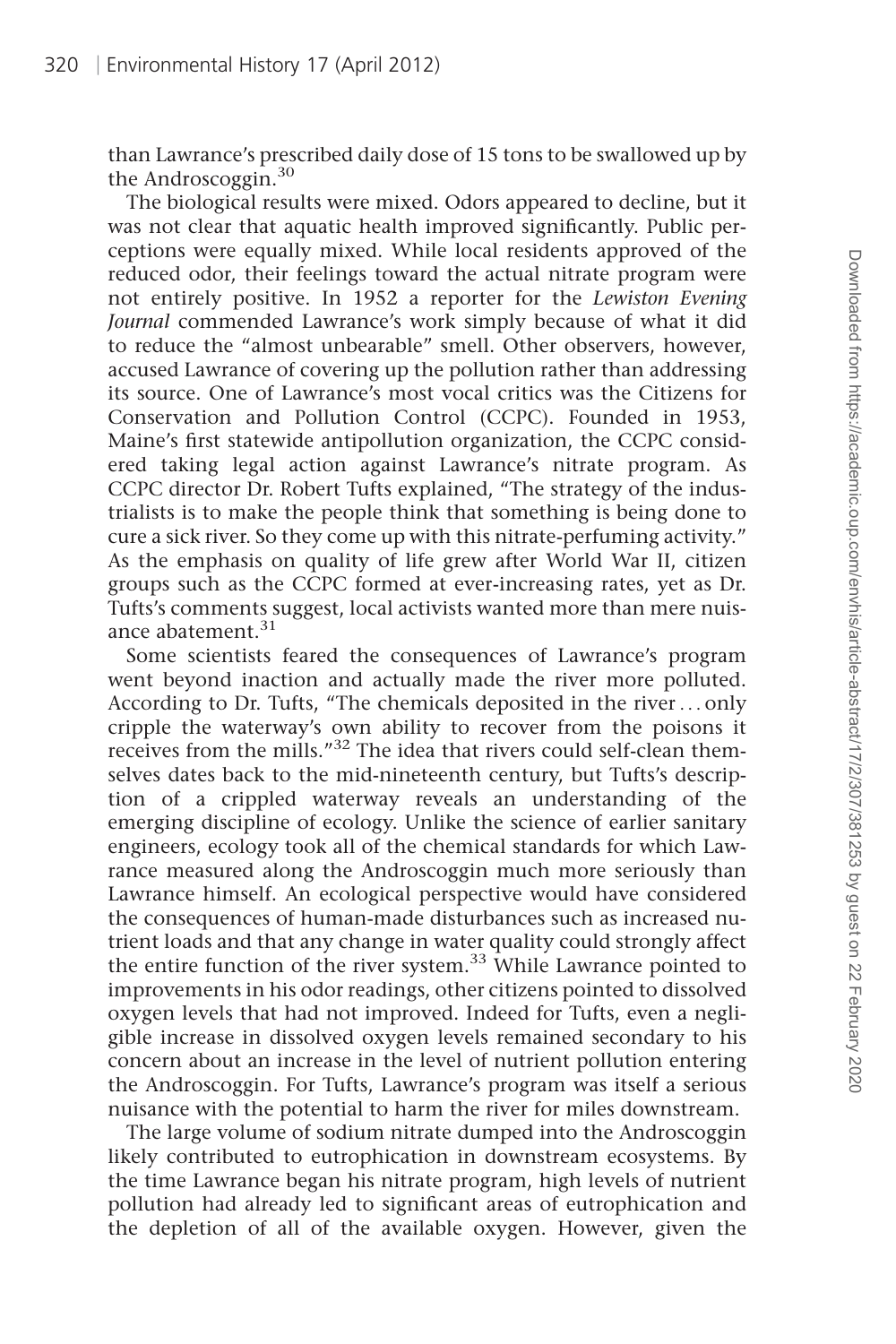huge inputs of nitrate, the nitrate program may well have increased the duration and severity of eutrophication. Aware of these concerns, Lawrance published his findings that there was no downstream increase "in the concentration of the organic nitrogen compounds." The fact that Lawrance tested for an increase in downstream nitrogen suggests that he did not have a blind faith in his nitrate program.<sup>34</sup> Yet Lawrance's large-scale experiment, only testing for its negative impacts after the fact, reveals a disconnect between Lawrance and many local residents who now were at least as concerned about the inadvertent impact of the nitrates on the river's health as they were about reducing odor.

Despite Lawrance's assurances that his nitrate program was a bridge to a cleaner Androscoggin, lasting only until the mills improved their waste treatment processes, residents' belief that the Androscoggin was severely polluted remained well founded. In the summer of 1957, just north of Lewiston, average dissolved oxygen levels were below 2 ppm, and Lawrance recorded the highest weekly odor intensity since 1948. While groups like the CCPC placed a stronger emphasis on the river's biological health than on the original nuisance conditions, other local residents changed their definition of the nuisance itself. As early as 1952, Lawrance noticed residents' decreasing tolerance for pollution and bad odors. "Increased public sensitivity to odor together with the growth of population near the dams," he noted, "may require a lower operating pollution factor during critical months."<sup>35</sup> Given Lawrance's mandate to abate a nuisance, changing definitions of nuisance impacted the scope of his work.

# An Emotional Public

Increasing public sensitivity toward pollution led to new political efforts to change how much industry could pollute the Androscoggin and other Maine rivers. In 1954 the editors of the Lewiston Daily Sun were flabbergasted at a state legislative report on Maine's rivers. "Most difficult to understand is the finding," the editorial board concluded, "in the report, that pollution of Maine waters has become an 'increasingly emotional issue.' What is there emotional about wanting clean rivers in Maine?"<sup>36</sup> Lawrance himself was asked how the ARTC felt about the ongoing attacks on the Androscoggin's pollution problem. He responded, "Feelings don't enter it because the committee deals with only highly technical facts."<sup>37</sup> Lawrance could essentially write off many complaints about the river's condition as emotional and unscientific. However, despite his assertions, Lawrance had admitted that his daily scientific odor observations were themselves not highly technical facts. Lawrance's descriptions of public sensitivity to odors appeared in the same annual reports where he presented his charts on dissolved oxygen levels and results from his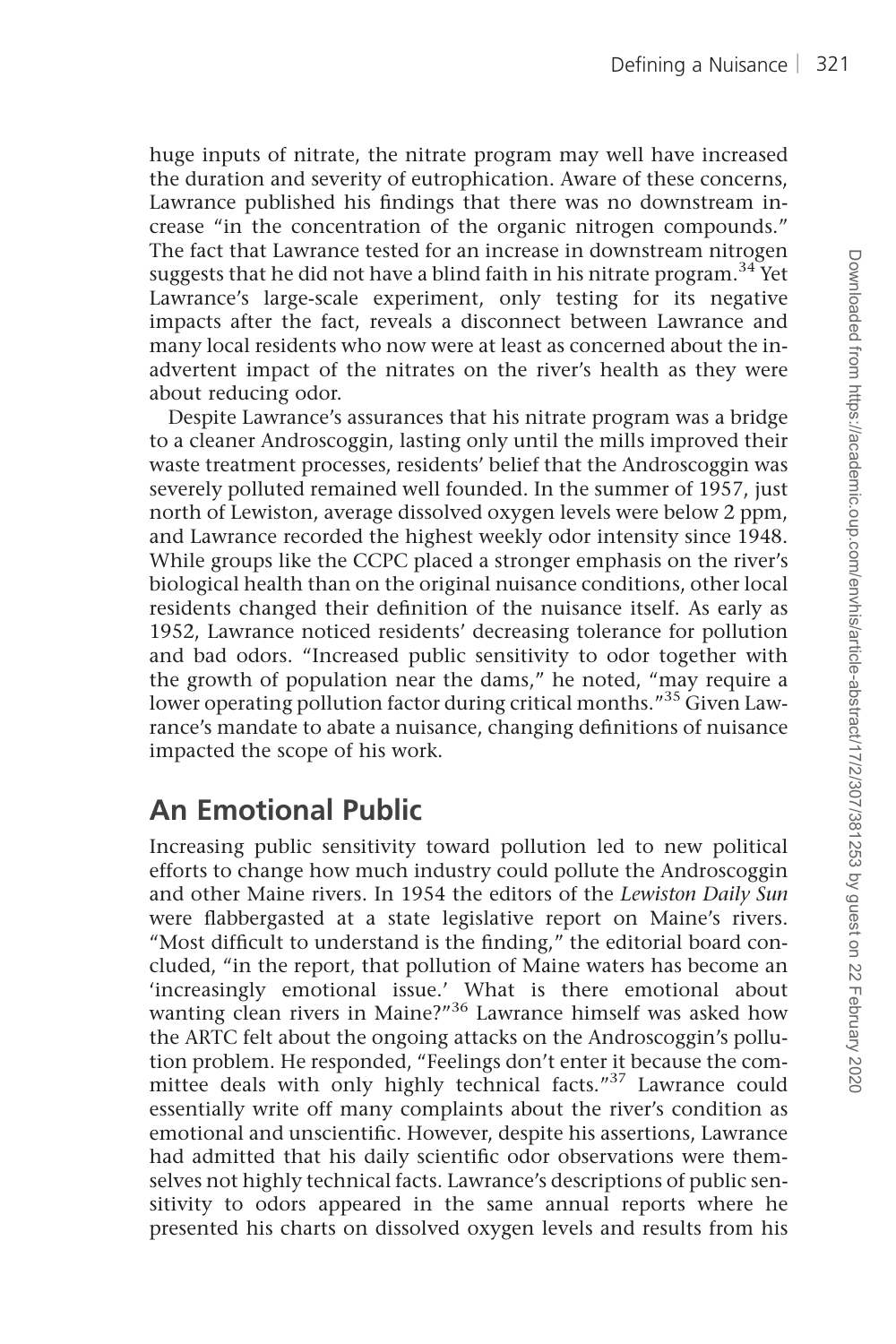experiments. Clearly, Lawrance understood the connection between scientific research and public perception.

While Lawrance retained his faith that scientific expertise could clean up the rivers without the need for legislative action, many citizens believed that political activism offered the best opportunity for achieving a healthier environment. The debate over what to do about Maine's rivers culminated in 1955 at the Maine legislature. That year at least seven bills were proposed to clean up Maine's rivers. They ranged from prohibiting all pollution to authorizing additional studies of pollution before taking regulatory action. Much debate occurred at the hearing that took place in Augusta on April 14, 1955; a reporter for the Lewiston Daily Sun noted how "the longest committee hearing of this and probably any other Maine legislative session ended today after nearly 12 hours of oratory about water pollution."<sup>38</sup> The result was a weakened bill calling only for Maine's rivers to be classified by their pollution burden—not to be cleaned up. While many citizens were disappointed, the showdown in the legislature represented a major turning point in Maine's environmental consciousness. According to historians Richard Judd and Christopher Beach, the heated and lengthy nature of the hearing revealed how pollution had taken a new importance in Maine politics that went to the heart of an increasing emphasis on quality of life and what they call Maine's "environmental imagination." The environmental movement in Maine, as with the rest of the nation, was coming into being.<sup>39</sup>

With the increasing attention paid to the environment as an intrinsic good, high pollution levels in the Androscoggin remained a challenge that appeared to pit cleaner water against economic growth. Lawrance had the legal power to limit the mills' sulfite liquor discharges. Since sulfite liquor represented the majority of mill waste and the mills had yet to implement any process changes that would decrease wastes, any limits on discharge that Lawrance decided to enact would mean restrictions on mill production. Most summers Lawrance instituted minimal control measures; however, for several weeks during the summer of 1955, Lawrance required the pulp and paper mills to make cuts upward of 50 percent, essentially shutting the mills down. When Lawrance issued his discharge limits on local pulp companies, he realized there were limits to cooperation with industry. In 1957 an industry representative, Walter Martin, complained that "the paper companies were experiencing hardships as a result of the river nuisance abatement program operated by Dr. Walter A. Lawrance." The editors of the Lewiston Daily Sun also objected to Lawrance's discharge limits, arguing that, "Only the foolhardy would desire clean water at the expense of slashed payrolls, lost industry and ghost towns."<sup>40</sup>

In the 1950s, Maine's manufacturing economy was shrinking; it lost over six thousand workers in 1954 alone.<sup>41</sup> The state's paper industry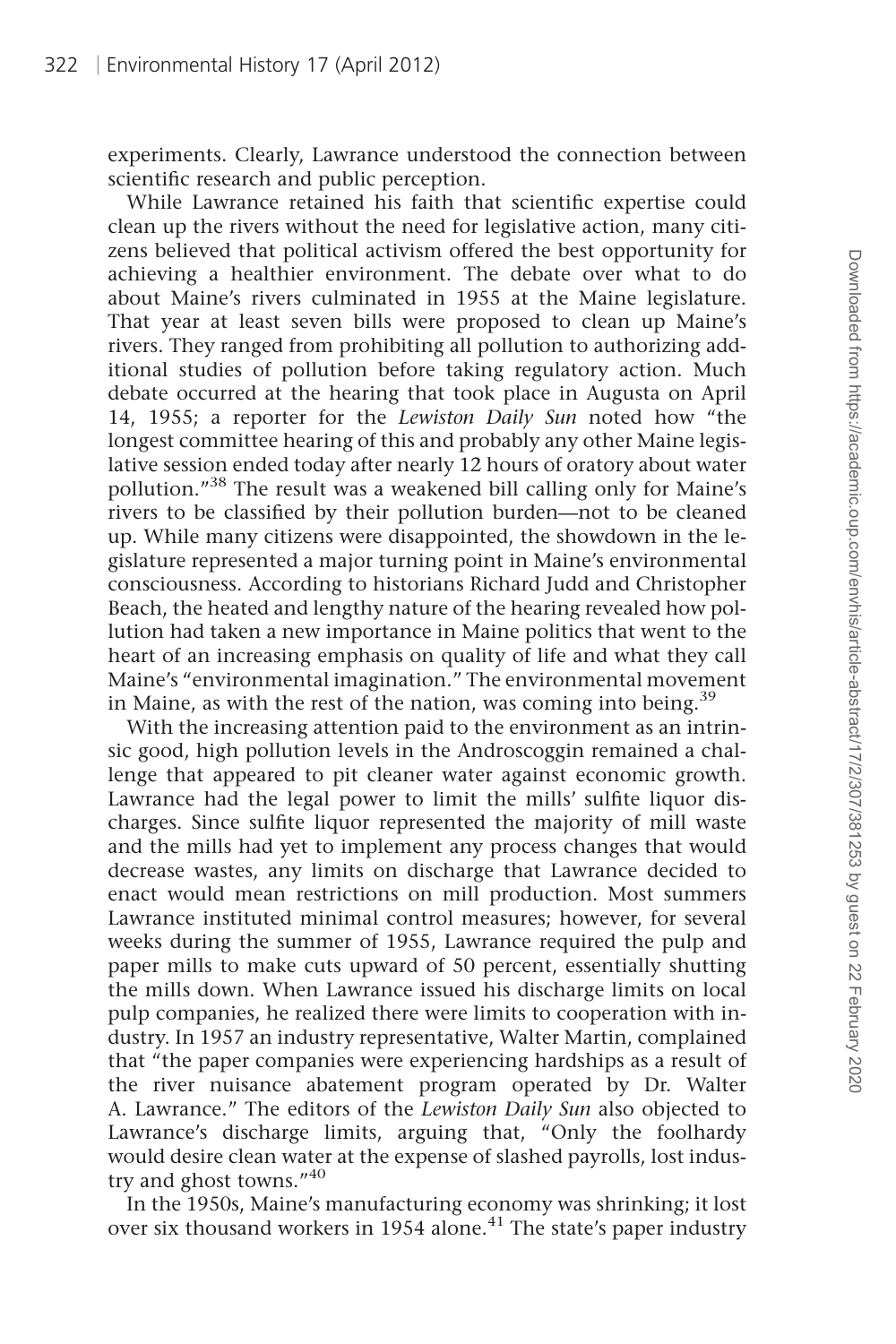was the sole sector increasing manufacturing capacity in the 1950s. Maine's pulp and paper mills generated nearly a third of the wealth in the state, yet it accounted for 91 percent of the Androscoggin's pollution load by 1955.<sup>42</sup> Indeed it was the economic importance of the paper industry in Maine and other states like Wisconsin that pushed Sen. Edmund Muskie of Maine and Sen. Gaylord Nelson of Wisconsin to argue for a set of national pollution control standards. In part they recognized that states would have a difficult time resisting pressures from their core economic sectors. But the senators also wanted national statutes so that their industries would not find themselves at a competitive disadvantage if their own states were the first to enact pollution regulations, an argument that the paper industry had used when Muskie and Nelson were governors of their respective states in the 1950s.<sup>43</sup>

The pulp and paper companies found themselves working against another economic sector: a growing tourism industry that did not want one of the most polluted rivers in the nation tarring its pristine image of Maine.<sup>44</sup> Clean water was a vital symbol for Maine's tourism industry. In the early twentieth century, tourism boosters had begun aggressively promoting Maine as a tourist destination. In the 1930s, they coined the term Vacationland to describe the state. Even as the Androscoggin became increasingly polluted, tourism officials presented ever more pastoral images of lighthouses and farmland. By the 1950s, the gap between postcard images and reality became obvious to visitors. After traveling next to the Androscoggin, a tourist wrote to Gov. Edmund S. Muskie, complaining that major improvements were necessary for Maine to "advertise itself as Vacationland."<sup>45</sup> As the second largest industry, residents began to recognize the importance of tourism to Maine's future. Especially as manufacturing jobs continued to leave the state, there was a growing sentiment that the future of Maine's economic progress depended on reducing environmental degradation.

Initially, Lawrance had hoped that technological changes at the mills could provide the desired improvement in the Androscoggin. When those technological changes failed to materialize and the foul odors persisted, he eventually required stricter discharge limits in 1955. After the mills recognized that these limits would restrict their ability to continue with business as usual, mill executives did invest in technological improvements. In 1960 mill executives decided to convert to the more expensive Kraft process. The Kraft process, engineers hoped, would not only reduce pollution and eliminate sulfite liquor waste, it would also create a stronger paper that postwar consumers demanded. By 1965 the last sulfite mill closed in Jay, Maine. When Lawrance began his tenure as rivermaster in 1948, there were 2480 tons of sulfite liquor entering the Androscoggin every week.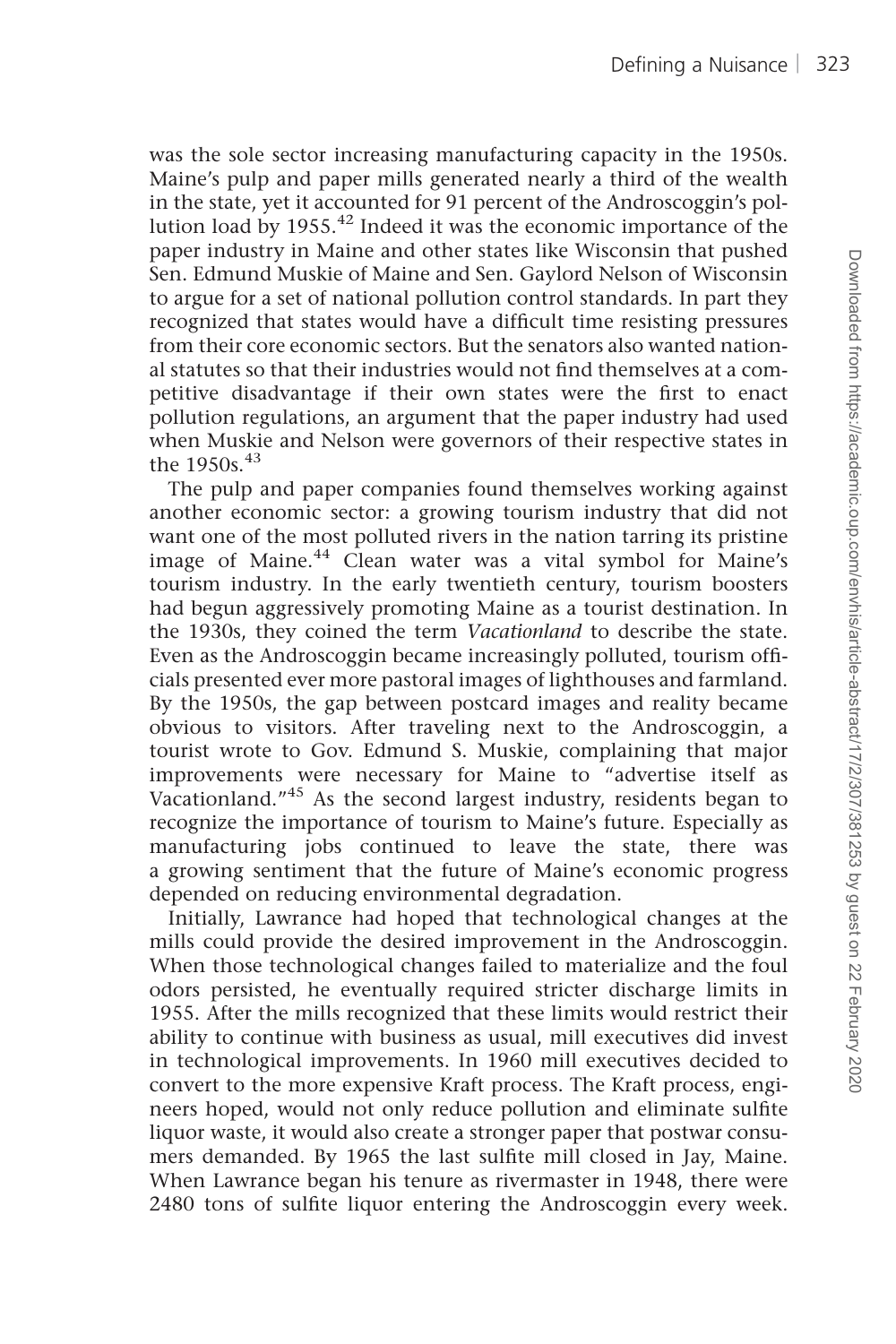The elimination of sulfite liquor waste appeared to be a major accomplishment.<sup>46</sup>

# The Pollution Problem

Just as Lawrance eliminated sulfite waste liquor and its obnoxious odors, he discovered that the Kraft process, which was supposed to fix the problem, created its own odors. Unlike sulfite liquor, Lawrance did not have the power to limit Kraft waste. When the Maine Supreme Court granted Lawrance the right to control sulfite waste discharges in 1948, the vast majority of the pollution load entering the river came from the mills' sulfite liquor discharges. A 1955 Army Corps of Engineers report said, "the pulp and paper plants in the Androscoggin Valley dump 91% of the pollution load carried by the water .... 92% of this waste is due to sulphite liquor alone."<sup>47</sup> Lawrance's legal right to limit sulfite waste, potentially limiting production, represented a major accomplishment for residents along the Androscoggin. Although odors and pollution persisted, by the time sulfite waste discharges ended in 1965, the Maine Supreme Court lacked the impetus to give Lawrance the power to control the large amounts of Kraft waste that were now entering the river.

While Lawrance continued to work toward a cleaner river, he did not think that pure water constituted an appropriate goal. In 1963 Lawrance said that he wanted further cleanup efforts, but "that now is not the time. The purpose of cleaning up the river is to get a higher grade of water. But, what are we going to do with this high grade water once we have it?... Are we going to drink it?"<sup>48</sup> By making his case against drinking river water, Lawrance ignored the tourism industry's needs for environmental amenities, but he also forgot what many residents remembered: before the twentieth century, the twin cities had used the Androscoggin for drinking water. Lawrance's belief was consistent with the principles of the progressive conservation movement that had sought efficient industrial uses for resources. But with dissolved oxygen levels hovering below 5 ppm in much of the river, this view revealed Lawrance's continued ignorance of ecology's emphasis on healthy ecosystems.

Other scientists working on Maine's waters, such as fisheries biologist Richard Anderson, better understood the role of ecology in improving the environment. At Sebago Lake, the headwaters of the Presumpscot River adjacent to the Androscoggin River, Anderson discovered a link between DDT spraying and the lake's declining salmon population. After Anderson shared his findings with the press in the early 1960s, he noted, "there was never another drop of DDT sprayed at Sebago Lake." Unlike Lawrance, Anderson understood that the science of ecology not only viewed the environment from a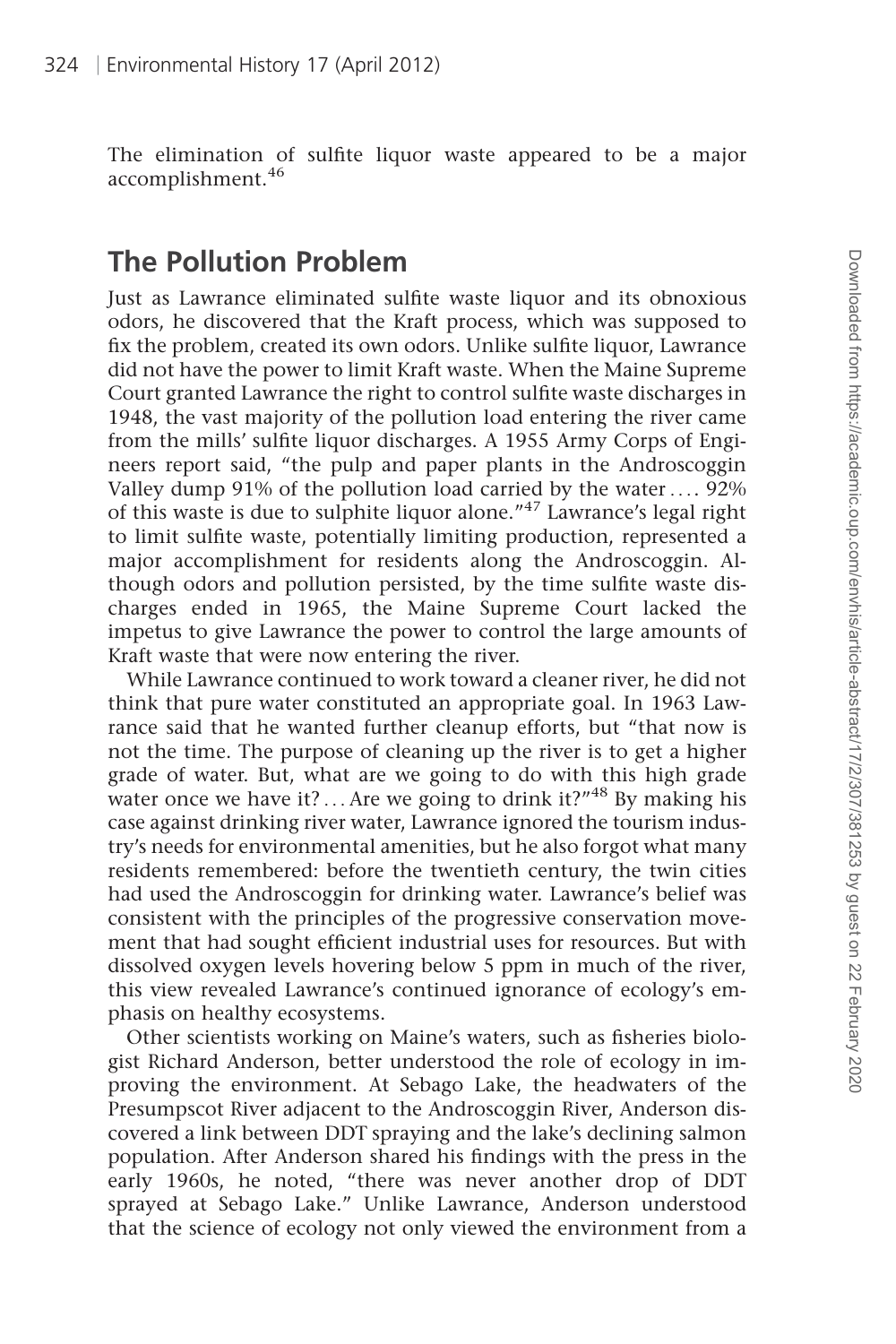more holistic perspective, it also helped to inspire the environmental values of the residents who disagreed with Lawrance's policies.<sup>49</sup>

From the late 1950s to the late 1960s, coverage of environmental issues in newspapers and magazines increased over 300 percent. Lawrance's yearly reports grew thicker and thicker with articles on the Androscoggin problem, water pollution, and even air pollution. In 1971 he noted, "Intense nation-wide public interest in pollution resulted in a record amount of space devoted to this subject in the local press."<sup>50</sup> The federal government also noticed the growth of environmental values and started taking a more active role in encouraging states to clean their waterways. In 1962 Lawrance and all of Maine's water pollution representatives created a public spectacle after walking out on a conference on the conditions of Maine's waterways held in Portland by the US Department of Health, Education, and Welfare (HEW). While HEW representatives responded to the environmental movement by arguing much worked remained on the Androscoggin, Lawrance said "the major problem" had been solved.<sup>51</sup>

Lawrance responded to the environmental movement's popular ascendance by doing what he knew best; he used technology to help clean the river. Unable to limit discharges from Kraft mills, Lawrance worked on improving water quality along a part of the river that had chronically low oxygen levels. Just upstream from the Lewiston-Auburn area, the section of the river known as Gulf Island Pond suffered from large amounts of organic pollution; impoundment behind the dam further increased the potential for oxygen levels to hover close to zero. Rather than dump more chemicals in the river, Lawrance decided to increase oxygen levels by mimicking natural re-aeration in the Androscoggin. In cooperation with the National Council for Stream Improvement, a research group funded by US paper companies, Lawrance persuaded the paper mills to pay for the design and installation of three aerators during the summer of  $1969.52$ 

Unlike his earlier work with sodium nitrate, Lawrance never claimed that the aerators were a temporary solution. Comparing the Androscoggin to a sickly patient, a reporter for the Lewiston Evening Journal commented on the desperation of Lawrance's work: "The photo of aerators working feverishly, but futilely, at Gulf Island Pond could only remind one of the hospital patient, being kept alive solely by mechanical and medical devices." $53$  As awareness of the environment as a living system increased, people expected technology to transform their environment and not simply to control a nuisance in an ecosystem that was essentially dead, lacking enough oxygen for most fish to survive. A 1970 Newsweek article on pollution summed up this frustration, explaining how "a belief in the ability of technology to solve almost any problem ... leads people to expect a solution where none is possible."<sup>54</sup> Technology clearly had a role in solving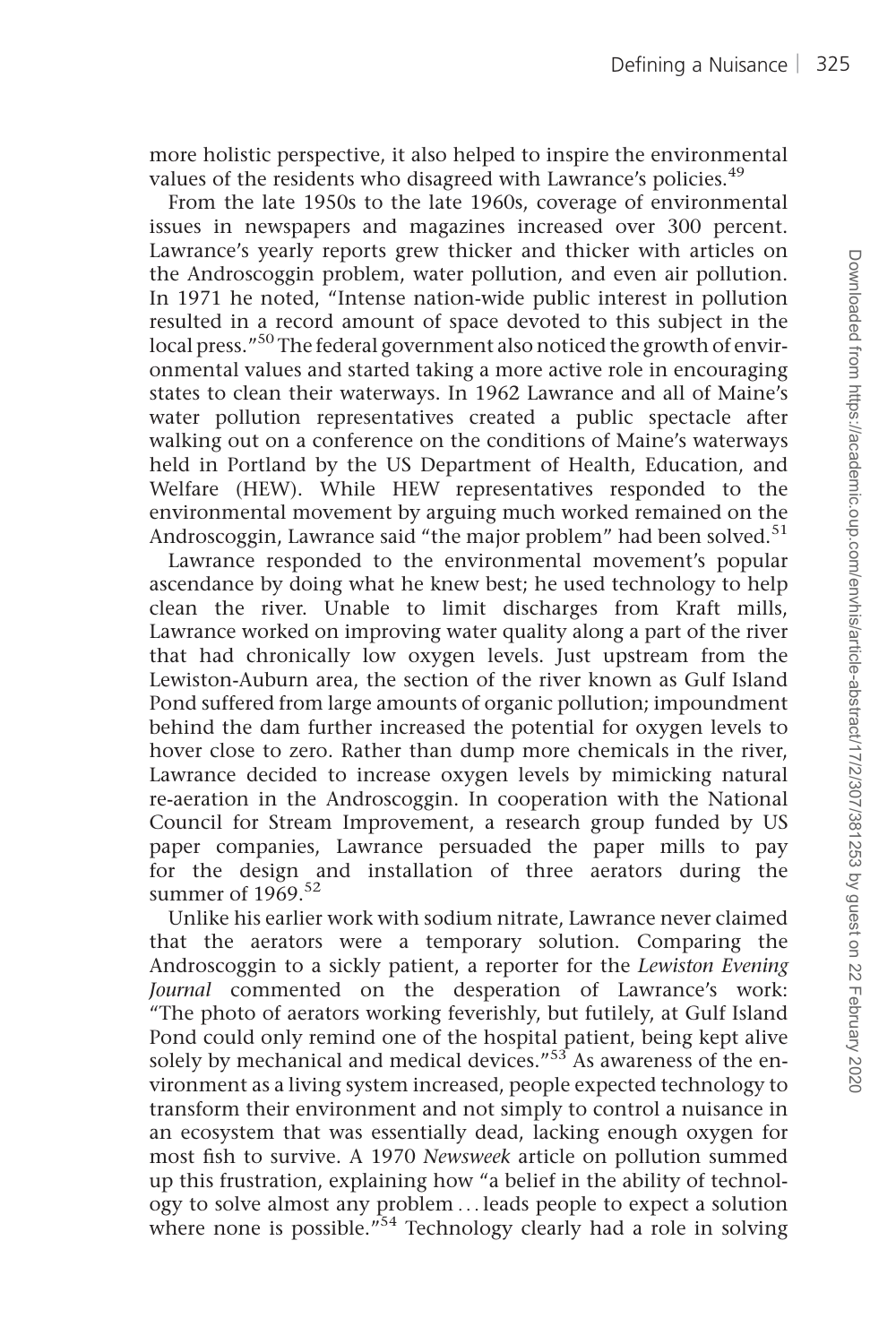

Figure 5: Using mechanical aerators on the Androscoggin's Gulf Island Pond, Lawrance attempted to recreate the natural oxygenation that the river's many impounded falls had once provided. Credit: Androscoggin River Studies Annual Report 1969, 102. Walter A. Lawrance papers. Edmund S. Muskie Archives and Special Collections Library, Bates College.

America's pollution problem; use of the best available technology represented a critical part of the Clean Water Act. What worried people was that scientists like Lawrance might use a technological approach to deny the pressing moral and political questions surrounding pollution and the health of America's waterways.<sup>55</sup>

This search for a solution took on a new urgency in Maine politics in the late 1960s. In stark contrast to the 1955 legislative session, the session of 1969 proved far more successful with almost half of the sixty-plus conservation bills passing in the legislature. The following year, Maine governor Kenneth Curtis created the Department of Environmental Protection, which had significant powers of enforcement and actively sought to ensure that polluters were in compliance with regulations. Increased power also came from the federal government following the passage of the Water Quality Act of 1965 that required states to set minimum water quality standards. The act gave states less discretion over pollution control but ultimately augmented the power of state agencies to enforce their mandates. While the Department of Environmental Protection continued to rely on the expertise of scientists like Lawrance, Maine residents hoped that these experts would carry out the environmental movement's explicit demands for cleaner water.<sup>56</sup>

Both the reform movements of the 1960s and a growing environmental consciousness culminated in Earth Day, what Gaylord Nelson called "a demonstration of the public will."<sup>57</sup> More Americans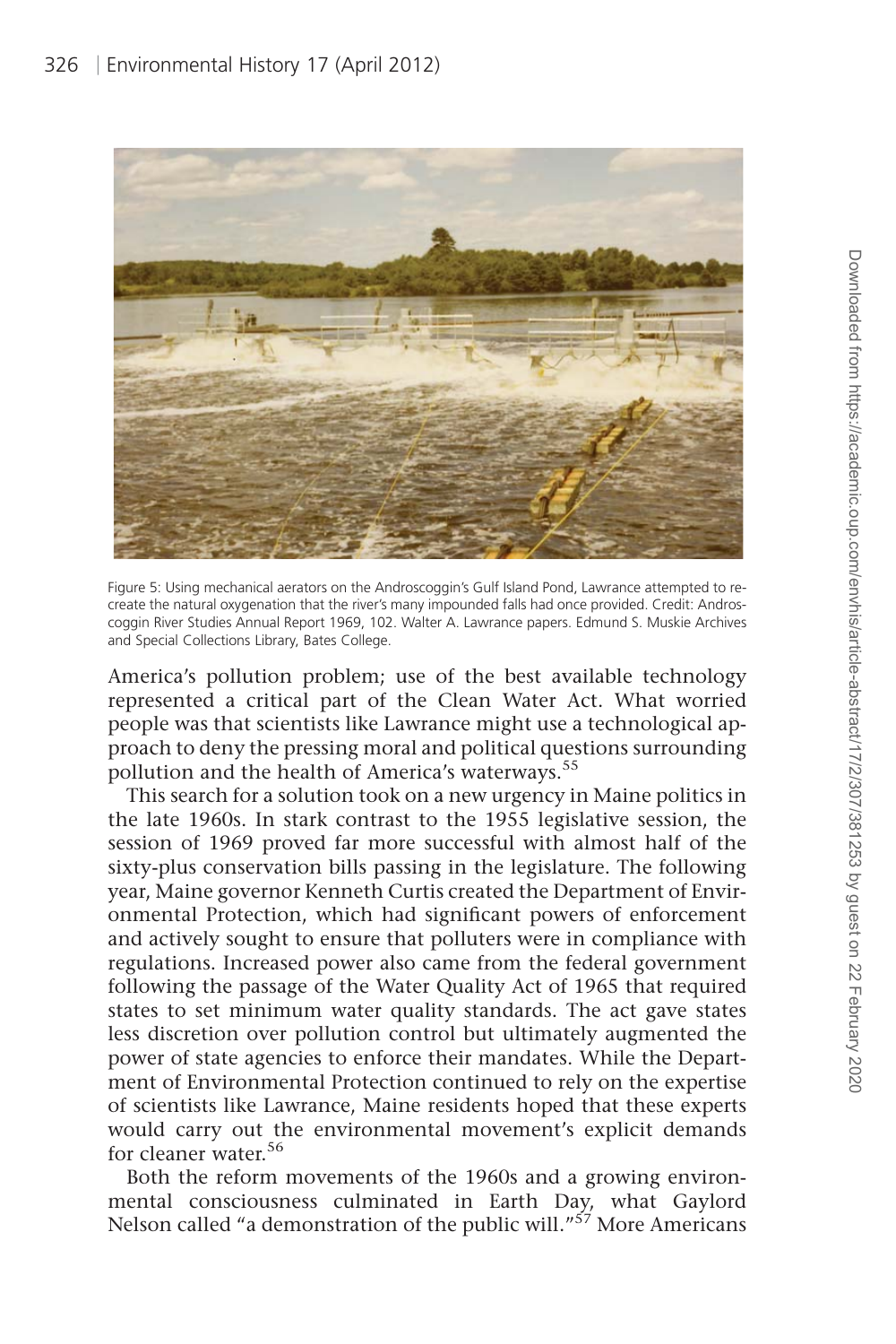participated in the 1970 event than any of the civil rights and antiwar marches of the 1960s, but in many ways its roots could be traced back to a single scientist. In 1962 Rachel Carson had published Silent Spring and showed millions of people the grave consequences of widespread DDT applications, a chemical whose original purpose had been to improve quality of life through increased farm yields. Carson not only articulated a growing concern over the costs of pollution, but she also galvanized skepticism toward certain types of scientific research and the inadvertent consequences of technological fixes such as Lawrance's nitrate program. Describing America's pollution crisis in dire terms, Carson wrote, "For the first time in the history of the world, every human being is now subjected to contact with dangerous chemicals, from the moment of conception until death."<sup>58</sup> Carson's fears came to life for Maine residents when they discovered that the Oxford Paper Company had been dumping mercury into the Androscoggin. Lawrance, barraged by the public, now found himself answering questions about mercury levels in Lake Auburn, the source of the twin cities' water but unconnected to the Androscoggin.<sup>59</sup>

Harmful chemicals in the environment not only changed how residents perceived pollution; these toxic substances changed how people understood science. In the first half of the twentieth century, the public revered chemistry as a science with unlimited potential to improve the world. However, the negative consequences of pesticides and chemicals revealed a scientific/technological elite that had lost sight of its initial goal to improve the environment. From 1940 to 1970, the production of chemicals increased sixfold in the United States, and many of these chemicals were initially accepted because of the scientific uncertainty about their true impact on the environment. At the same time that scientific uncertainty allowed harmful chemicals into the environment, scientists like Lawrance sometimes used a double standard, arguing against the public's demands for cleaner water by noting that the scientific uncertainty of many pollution control methods prevented their widespread use. Judging by the magnitude of the backlash that Carson received from many chemists and "apostles of technology," her critique represented a threat to the authority of those scientists who refused to publicly recognize the limits of scientific expertise.<sup>60</sup>

On the eve of the 1972 Federal Clean Water Act, the Androscoggin appeared to reach its ecological and political breaking point. Lawrance found that "the public and local press were very critical," and to make matters worse, a chemical spill at the Oxford mill in Rumford, Maine, killed twenty thousand fish. Passage of the 1972 Clean Water Act showed that the federal government would not tolerate such egregious pollution in the Androscoggin. Edmund Muskie, who had sponsored the original bill and had grown up along the Androscoggin in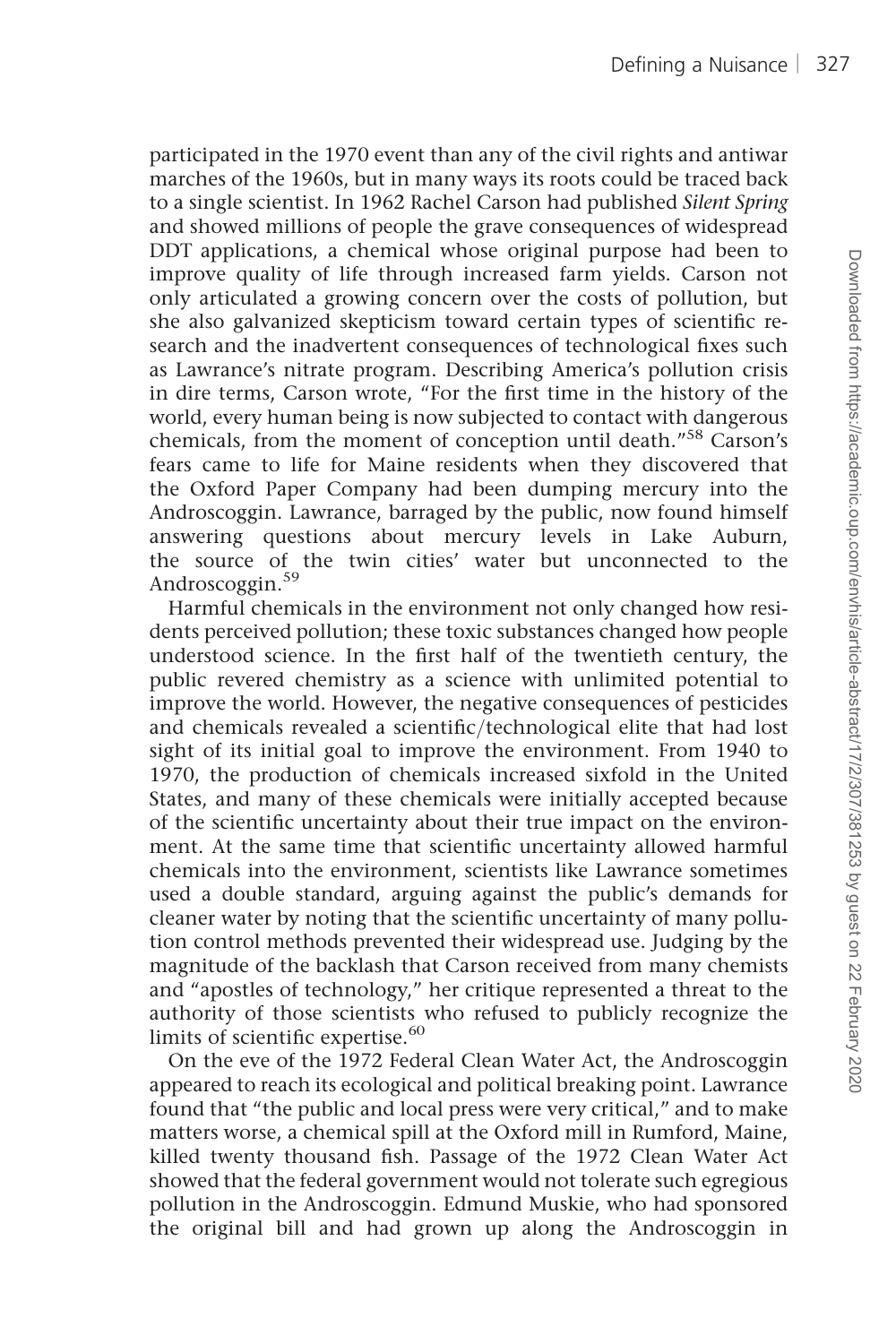Rumford, considered pollution to be a life-or-death issue. His argument that pollution thrived under "half-hearted attempts to control it" fit the Androscoggin.<sup>61</sup> Throughout his tenure Lawrance never stopped looking for ways to eliminate nuisance conditions in the



Figure 6: The passage of the 1972 Clean Water Act did not immediately stop pollution from the pulp and paper industry. Credit: Charles Steinhacker, Brown Paper Company, Showing outfall into the Androscoggin River, 1973. National Archives and Records Administration.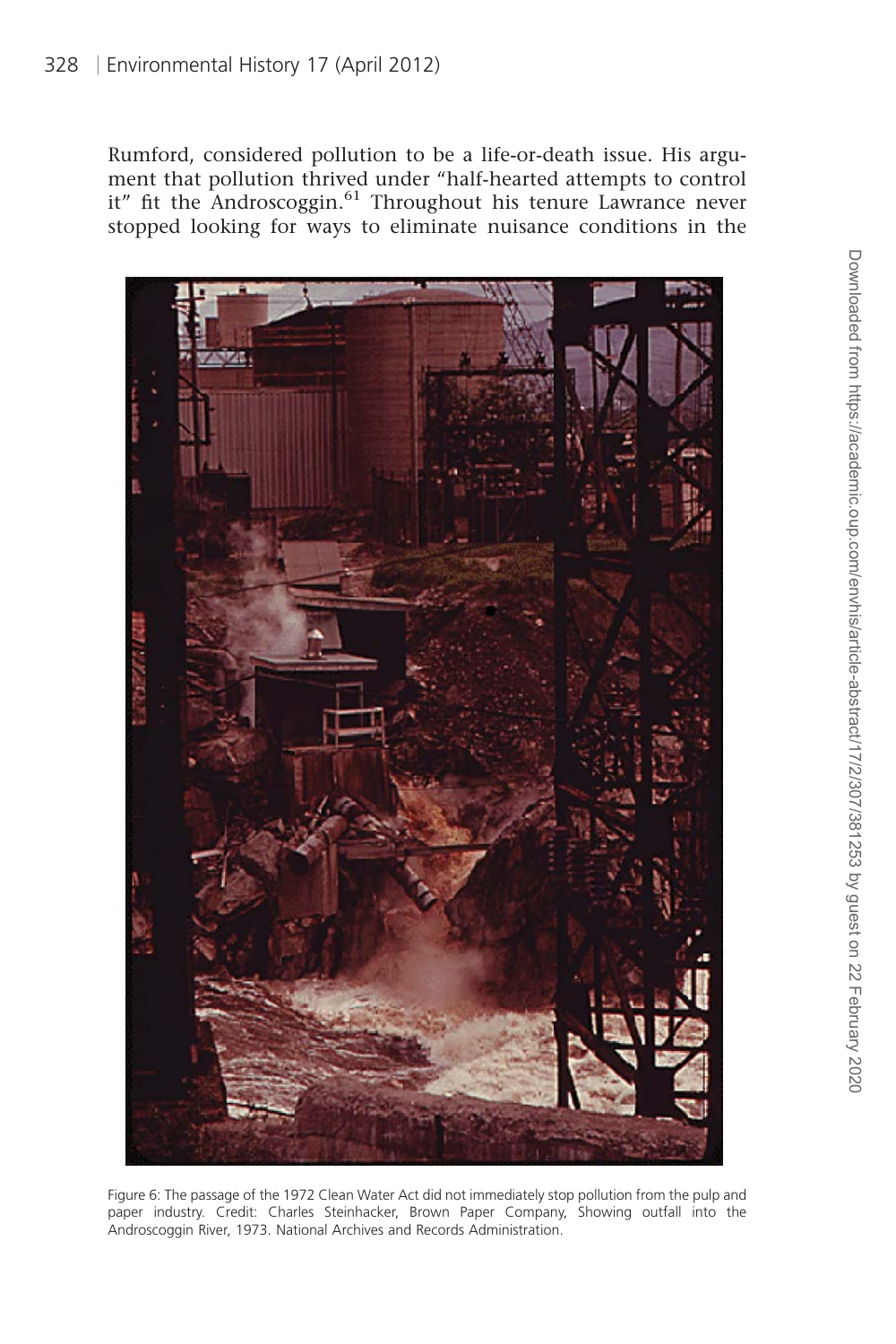Androscoggin, but except for a few hot days in the summer, Lawrance did nothing to reduce the pollution going into the river; instead he tried to control the river's response to that pollution load.

As the public debate continued, Lawrance reflected on the success of his efforts to decrease the Androscoggin's offensive odors. He wrote, "Public interest in the environment is evidenced by the space devoted to the subject in the local and national press. Due to the almost complete absence of objectionable odor in the Lewiston-Auburn area, the major topics are Solid Waste Disposal and the building of a domestic waste treatment system." Yet few residents agreed with his assessment. In a November 1971 letter to the Lewiston Daily Sun, a local duck hunter wrote, "If Mr. Lawrance feels the river is improving and the smell only sporadic it must be because he is living at least five miles from the river and checking it from an airplane." As early as 1951, residents disagreed with Lawrance's characterizations of low odor levels; one local citizen sarcastically wrote, "It may be that I haven't advanced, culturally, to the point where I can ignore my nose and smell only what is rationalized for me by helpful others."<sup>62</sup> When he dumped nitrates into the river, Lawrance revealed his own misunderstanding of the changing scientific attitudes of the public by ignoring the long-term ecological health of the river, and he only compounded residents' frustration by arguing that odors they considered offensive no longer existed.

## Conclusion

Following the passage of the Clean Water Act in 1972, water quality initially improved rapidly on the Androscoggin. Treatment plants such as the Lewiston-Auburn sewage plant and the Androscoggin Mill's secondary treatment plant in Jay drastically reduced the amount of organic waste entering the river, and in 1975 Lawrance recorded the lowest pollution load on record.<sup>63</sup> By 1977 most sections of the river consistently had oxygen levels above 5 ppm, high enough to support fish life. Until his retirement at the age of eighty-three in 1978, Lawrance continued to manage the aerators on Gulf Island Pond, but he could take little credit for the swift changes brought about by political activism and the tens of millions of dollars provided by local, state, and federal coffers for waste treatment. The Androscoggin's revival shows how Lawrance failed to recognize that pollution in the river was more than a technical scientific problem; it was an economic, political, and moral issue. Yet even citizens' "emotional claims" did not exclude science as they pointed to the low dissolved oxygen levels, questioned the potential impact of dumping tons of fertilizer into the river, and denied Lawrance's claims of an odorless river.

As Lawrance worked to assuage river residents' concerns, he also used his position to undermine their opinions as unscientific.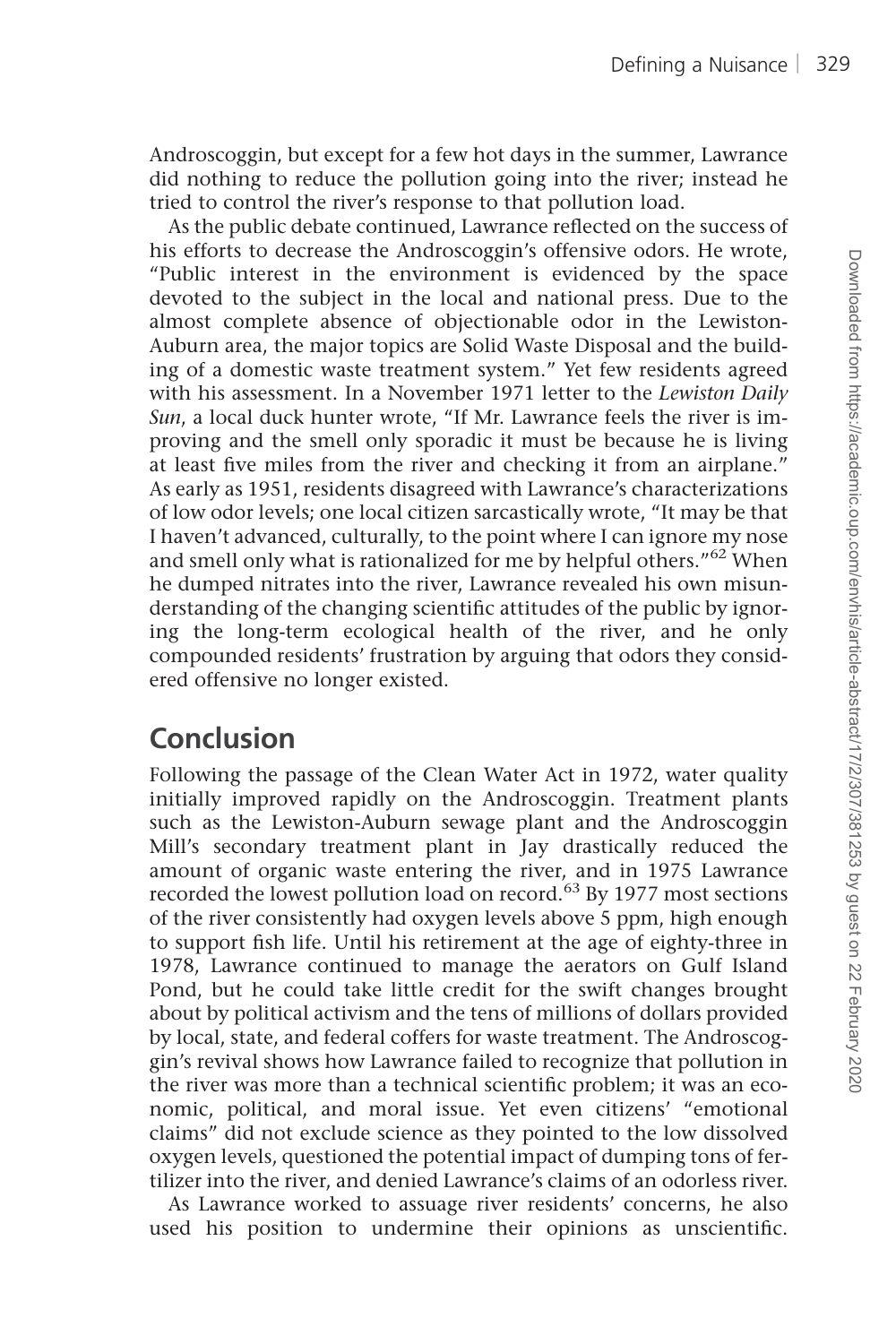Scientific expertise adds an authoritative element to the debate over the environment even though scientists often disagree as to what constitutes scientific facts.<sup>64</sup> Without a clear path to navigate, Lawrance exercised his expertise as a chemist to manage pollution in the shifting currents of postwar politics. He used his scientific expertise in the same way that engineers, according to Linda Nash, use objective facts. Yet as Nash concludes, "taken to the extreme, the effort to eliminate all traces of subjective involvement leads, logically, to the rejection of all phenomenological data as potentially suspect."<sup>65</sup>

Lawrance initially framed the problem of pollution in the Androscoggin River as one that went beyond seemingly objective knowledge and the boundaries of chemistry. For example, he was unwilling to discount his sense of smell as a subjective response. By attempting to turn subjective odors into objective information, Lawrance hoped to provide a measure of progress against pollution that all stakeholders along the Androscoggin could accept, and by supporting his decisions with numbers, rather than qualitative data, Lawrance could give the appearance of impartiality.<sup>66</sup> Yet what was malodorous to one person was acceptable to another. Even in his own house, there were divergent reactions to the river odor: Lawrance said he was immune to the strong odors of 1941 while his wife was "nauseated at times and unable to eat." Like smell, pollution itself shifts and changes over time and space. It is both a human creation and the result of an ever-changing physical world. As a result, Lawrance never found the objective measure to achieve what everyone would accept as a clean and healthy Androscoggin.<sup>67</sup>

While Lawrance blurred the lines of science and emotion through his odor observations, he never embraced the discipline of ecology. The fourteen different locations at which Lawrance and his lab workers sampled for dissolved oxygen and oxygen-consuming bacteria levels, along with pH, turbidity, gas, floating sludge, and foam, suggests that Lawrance understood the complexity of the Androscoggin. His narrow focus on chemistry and odor emerged when he refused to acknowledge the uncertain significance of those variables. Whereas ecology placed value on a healthy ecosystem, Lawrance only cared about the relationship between dissolved oxygen levels and foul odor.

The scale of the Androscoggin's pollution problem meant that thousands of Maine residents could not ignore the failure of Lawrance's approach to managing the river. As residents' environmental consciousness grew, so did their definitions of nuisance, which Lawrance recognized but refused to publicly affirm. His denial of residents' requests for pure water was consistent with the conservation movement's emphasis on the efficient use of resources, but residents never forgot that Lawrance had been appointed to abate a specific nuisance.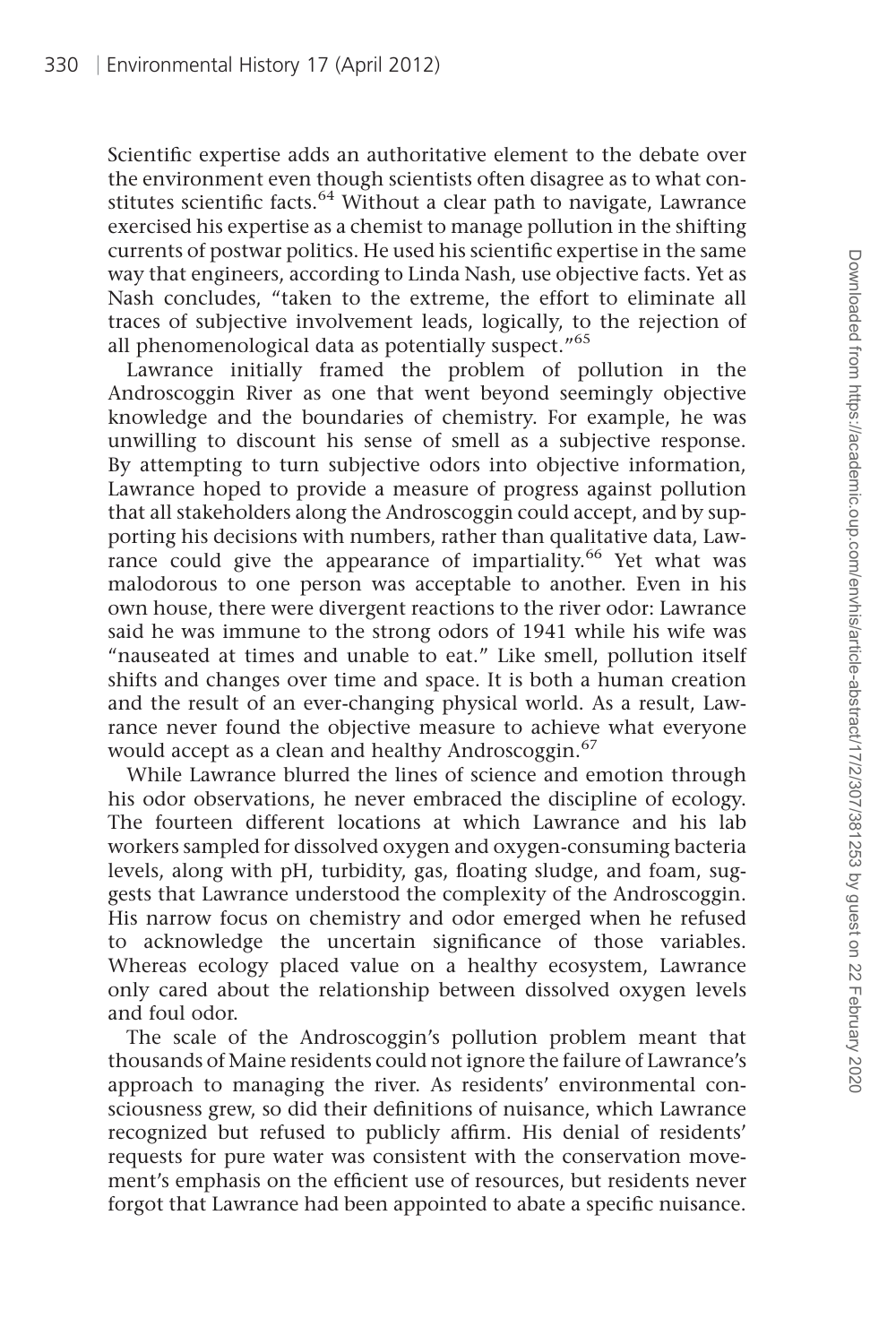In an era prior to concerted national environmental regulation, Lawrance had to create his own path to address the odiferous Androscoggin River. The result was a trans-science that melded his background in chemistry with his own sense of smell. Although Lawrance was appointed to control a specific nuisance, the era in which he worked, from the 1940s to the 1970s, was rapidly changing as people began to embrace ecology and environmental activism. Thus for many residents, dumping nitrate into the river, in defiance of their ecological principles, was itself a nuisance. Ironically, taking the ecological health of the river more seriously could have allowed Lawrance to better reduce odor levels as public sensitivity toward those odors only increased. Lawrance was not alone in turning a blind eye toward ecology. Indeed, even the title of rivermaster reveals how he was expected to master the Androscoggin rather than consider humans and industry as a connected part of the river.

Even after Lawrance's tenure, as more ecologists worked on the river, the problem of pollution persisted, and to this day aerators pump oxygen into the impounded Gulf Island Pond, suggesting that not even ecology can restore the river on its own. Likewise ecologists find themselves entering the same murky area that Lawrance attempted to navigate, of competing demands and of questions that cannot be answered by science alone.<sup>68</sup> This study shows how different fields of scientific thought, combining and colliding with each other, were influenced as much by the river itself, with its impounded ponds and potent odors, as by any scientific, legal, or political community.

Wallace Scot McFarlane teaches fiction writing at Kings Valley Charter School and is a former Urban Education Scholar at Codman Academy Charter School.

### **Notes**

Matthew Klingle was a patient guide and friend throughout the life of this project. Thank you to William Taylor, Sarah McMahon, and John Lichter for their early comments, and to Nancy Langston and the two anonymous reviewers for helping me find the right context. Elaine Ardia at the Edmund S. Muskie Archives at Bates College showed me how to navigate the Lawrance papers. Financial assistance from Bowdoin College in the form of a Nyhus Travel Grant, a Sherman David Spector Fellowship, and a Rusack Coastal Studies Fellowship supported this research.

- 1 Androscoggin Pollution, Box 85: Proof of Facts, Papers of the Attorney General [hereafter, AG Proof], Maine State Archives [hereafter, MSA], 8.
- 2 Elmer Cambell, Investigation of the Pollution of the Androscoggin River and Remedial Measures (Augusta: Sanitary Water Board, 1942), 11.
- 3 Janice Todd, "'The Big Stink' Becomes a Problem of the Past," Bates Student, December 12, 1951.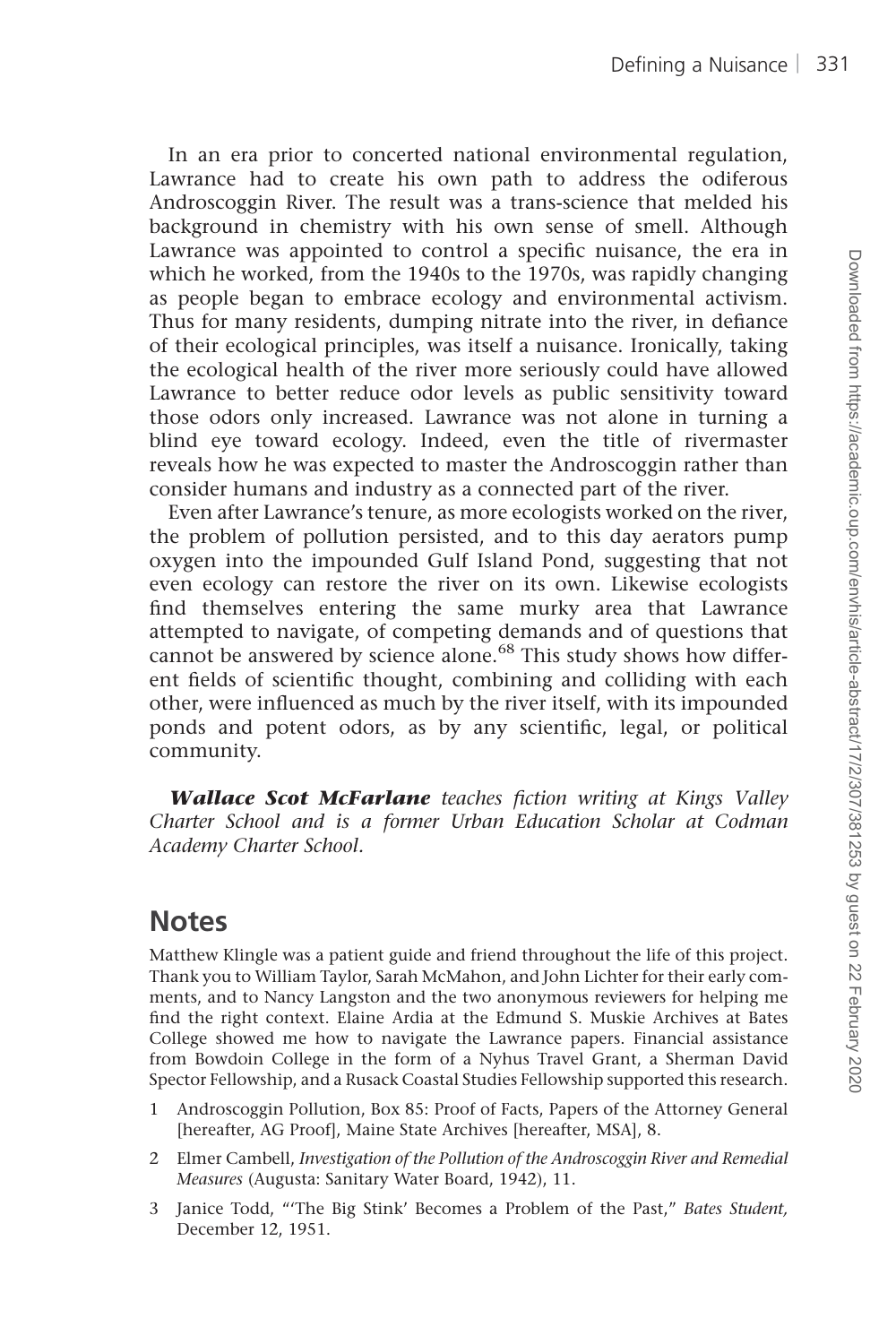- 4 Terence Kehoe, Cleaning up the Great Lakes: From Cooperation to Confrontation (DeKalb: Northern Illinois University Press, 1997), 7.
- 5 As historian Martin Melosi writes, "In such a broad context, public and private nuisance law had the capacity to abate specific sources of pollution instead of demanding a regulatory approach." Martin Melosi, Effluent America: Cities Industry, Energy, and the Environment (Pittsburgh: University of Pittsburgh Press, 2001), 107, 61.
- 6 Karl Boyd Brooks, The Origins of American Environmental Law, 1945 –1970 (Lawrence: University Press of Kansas), 57; see Robert Gottlieb, Forcing the Spring: The Transformation of the American Environmental Movement (Washington, DC: Island Press, 1993; Richard Judd and Christopher Beach, Natural States: The Environmental Imagination in Maine, Oregon, and the Nation (Washington, DC: Resources for the Future, 2003).
- 7 Ted Steinberg, Nature Incorporated: Industrialization and the Waters of New England. (New York: Cambridge University Press, 1991), 224.
- 8 Walter A. Lawrance, Androscoggin River Pulp and Paper Industry and Pollution Abatement 1942–1977(Lewiston: Final Report of the Androscoggin River Technical Committee, 1978), 2–3; University of Maine, Maine Census Data: Population Totals (Fogler Digital Library), [http:](http://www.library.umaine.edu/census/default.htm)//[www.library.umaine.edu](http://www.library.umaine.edu/census/default.htm)/census/default. [htm](http://www.library.umaine.edu/census/default.htm); Richard Judd, Edwin Churchill, and Joel Eastman, eds., Maine: The Pine Tree State from Prehistory to the Present (Orono: University of Maine Press, 1995), 462; Mark Paul Richard, Loyal But French: The Negotiation of Identity by French-Canadian Descendants in the United States (East Lansing: Michigan State University Press, 2008); see David Stradling, Smokestacks and Progressives: Environmentalists, Engineers and Air Quality in America, 1881–1951 (Baltimore: Johns Hopkins University Press, 1999).
- 9 Joel Tarr, The Search for the Ultimate Sink: Urban Pollution in Historical Perspective (Akron: University of Akron Press, 1996), 125, 165; Melosi, Effluent America, 234.
- 10 John T. Cumbler, Reasonable Use: The People, the Environment, and the State, New England 1790–1930 (New York: Oxford University Press, 2001), 54; 55; Judd, Churchill, and Eastman, The Pine Tree State, 427; Lawrance, Androscoggin River, 5; John Lichter et al., "The Ecological Collapse and Partial Recovery of a Freshwater Tidal Ecosystem," Northeastern Naturalist 13 (2006): 161; Lawrance, Androscoggin River, 9.
- 11 Judd and Beach, Natural States, 23; Peter Doudoroff and Charles Warren, Dissolved Oxygen Requirements of Fishes (Oregon State University Agricultural Experiment Station, Special Report no. 141, 1965), 152; Committee of Maine Paper Companies, Survey and Report of River and Stream Conditions in the State of Maine 1930 (Augusta: Maine State Department of Health, March 9, 1931), 12–13.
- 12 Lawrance, Androscoggin River, 10; Androscoggin Pollution, AG Proof, MSA, 8.
- 13 Judd and Beach, Natural States, 30.
- 14 Cambell, Investigation, 11, 3, 4; Christopher Sellers, "Factory as Environment: Industrial Hygiene, Professional Collaboration and the Modern Sciences of Pollution," Environmental History Review 18 (Spring 1994): 55–83; Cambell, Investigation, 14.
- 15 Lawrance, Androscoggin River, 11; Richard Judd, "The Coming of the Clean Waters Acts in Maine, 1941–1961," Environmental History Review 14 (Autumn 1990): 55.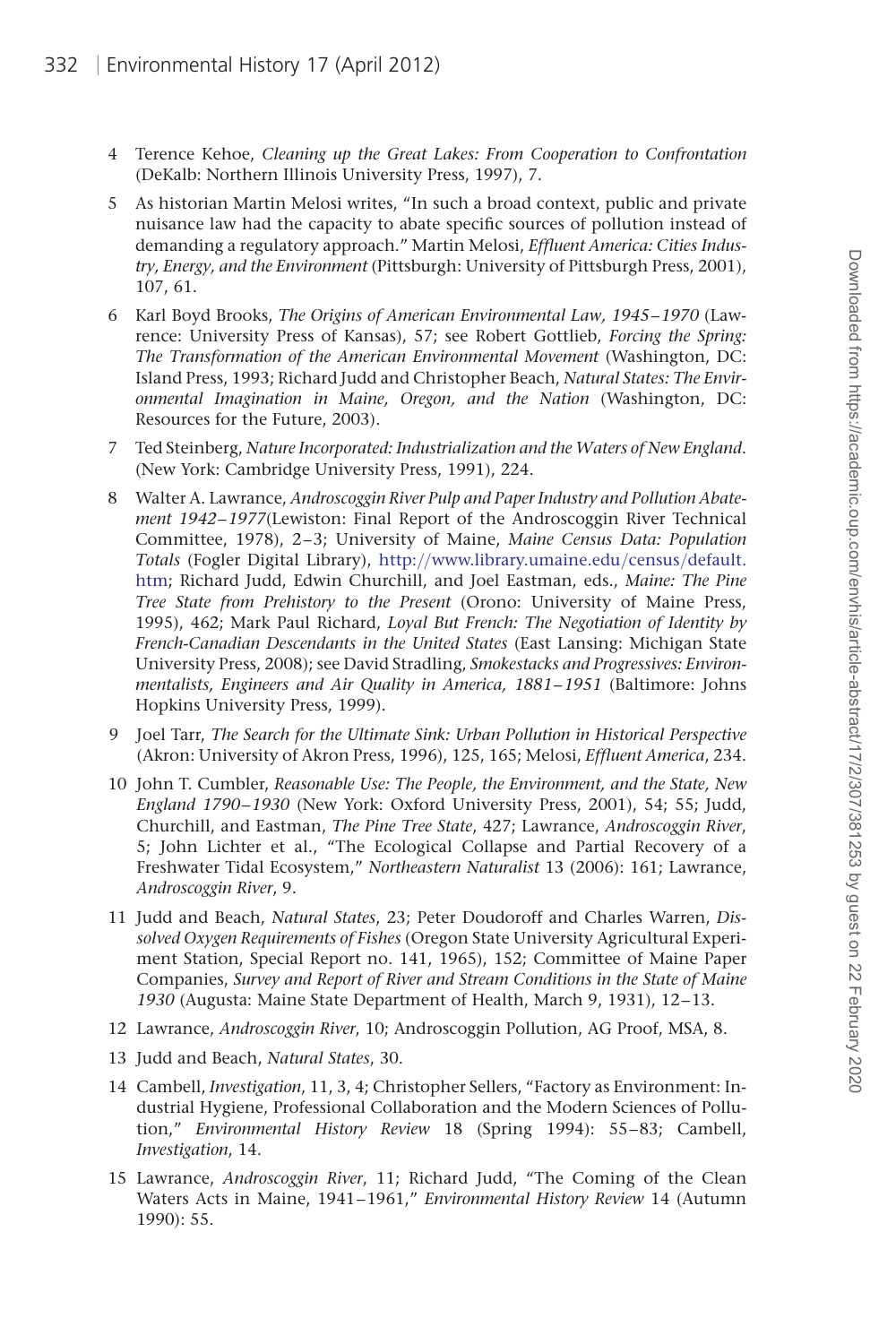- 16 Tarr, The Ultimate Sink, 374.
- 17 Bates College. Guide to Walter A. Lawrance papers (Muskie Archives), [http:](http://abacus.bates.edu/muskie-archives/EADFindingAids/MC099.html)//[abacus.bates.edu](http://abacus.bates.edu/muskie-archives/EADFindingAids/MC099.html)/muskie-archives/EADFindingAids/MC099.html; Androscoggin River, Box 1:Androscoggin River Study [hereafter, ARS] 1946, Walter Lawrance Papers, Edmund S. Muskie Archives [hereafter, WLP], Final Page.
- 18 Lawrance, Androscoggin River, 12; Androscoggin River, Box 1: ARS 1947, WLP, 7, 10.
- 19 Connie Y. Chiang, "The Nose Knows: The Sense of Smell in American History," Journal of American History 95 (September 2008): 405–17; Joy Parr, "Smells Like?: Sources of Uncertainty in the History of the Great Lakes Environment," Environmental History 11 (April 2006): 290; Connie Y. Chiang, "Monterey-by-the-Smell: Odors and Social Conflict on the California Coastline," Pacific Historical Review 73 (May 2004): 183–214. See Mark Smith, "Still Coming to 'Our' Senses: An Introduction," Journal of American History 95 (September 2008): 378–80.
- 20 Androscoggin River, Box 1: ARS 1943, WLP, 7; Androscoggin River, Box 1: ARS 1947, WLP, 7.
- 21 Tarr, The Ultimate Sink, 376; Melosi, Effluent America, 118.
- 22 J. A. Pollard, Polluted Paradise: The Story of the Maine Rape (Lewiston: Twin City Printing, 1973), 224.
- 23 Lewiston Evening Journal, August 13, 1947.
- 24 Peter Reich, "Dr. Lawrance Heads Water Pollution Group," Bates Student, October 11, 1961.
- 25 Judd and Beach, Natural States, 27.
- 26 Kehoe, Cleaning Up, 163. Martin Melosi, The Sanitary City: Urban Infrastructure in America from Colonial Times to the Present (Baltimore: John Hopkins University Press, 2000), 294.
- 27 Lewiston Evening Journal, December 11, 1953; for a study of a manager using science to ignore politics, see Stephen Bocking, Nature's Experts: Science, Politics, and the Environment (New Brunswick: Rutgers University Press, 2004), 9.
- 28 Edward E. Chase, Notes on the Androscoggin (unpublished manuscript, Maine Historical Society, 1953), 84; Lewiston Daily Sun, October 18, 1946.
- 29 Walter A. Lawrance, "The Addition of Sodium Nitrate to the Androscoggin River," Sewage and Industrial Wastes 22 (June 1950): 820–31; Lawrance, Androscoggin River, 18, 17.
- 30 Almon L. Fales, "Treatment of Industrial Wastes from Paper Mills and Tannery on the Neponset River," Industrial and Engineering Chemistry 21 (March 1929): 216–21.
- 31 Lewiston Evening Journal, July 23, 1952; Judd and Beach, Natural States, 37; Lewiston Daily Sun, June 3, 1953; Melosi, Sanitary City, 292.
- 32 Lewiston Daily Sun, June 3, 1953.
- 33 Steinberg, Nature Incorporated, 224.
- 34 Dörte Koster, John Lichter, Peter Lea, and Andrea Nurse, "Historical Eutrophication in a River-Estuary Complex in Mid-Coast Maine," Ecological Applications 17 (2007): 767; Lawrance, "The Addition of Sodium Nitrate," 831.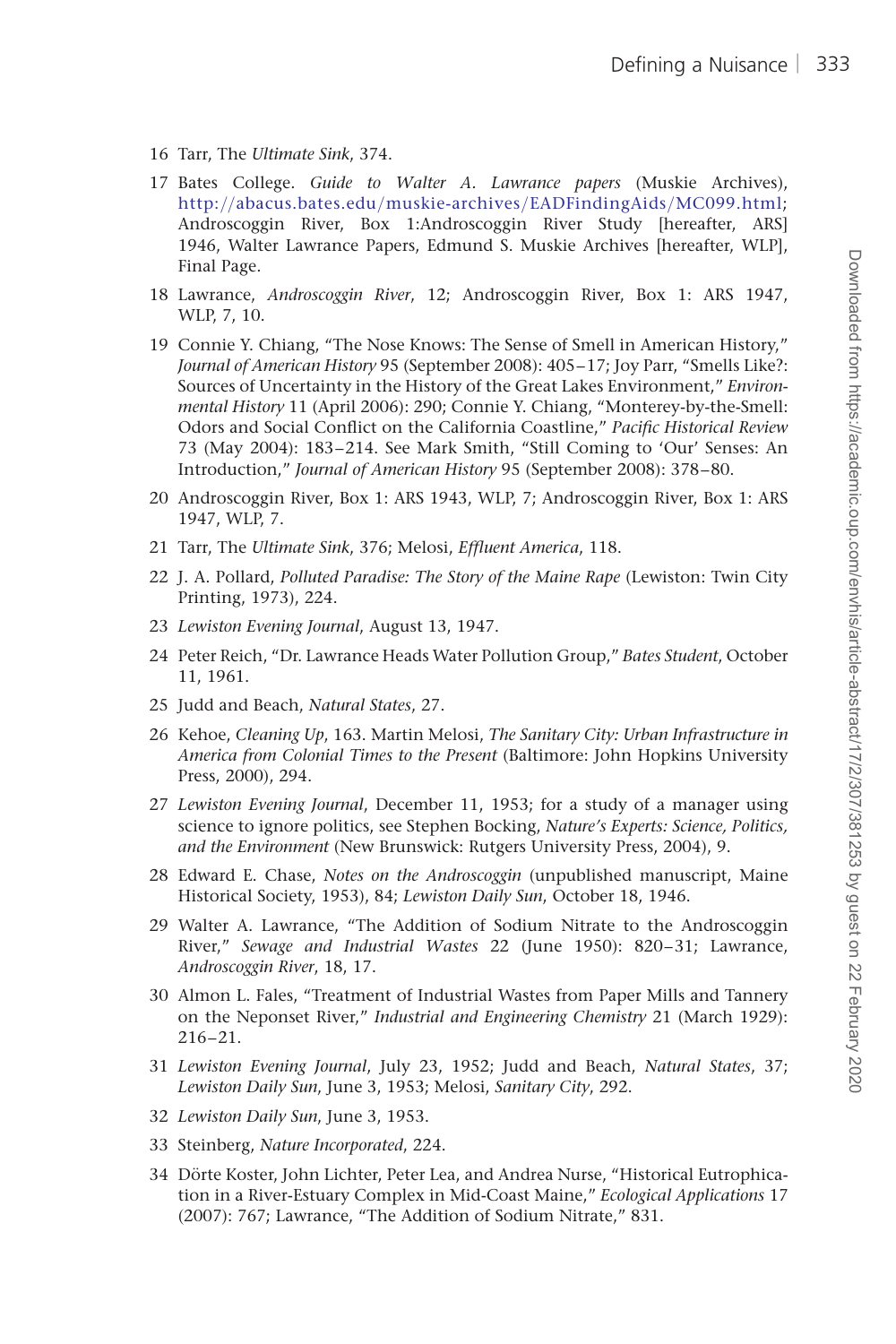- 35 Androscoggin River, Box 3: ARS 1957, WLP, 5; Androscoggin River, Box 1:ARS 1952, WLP, 1; Androscoggin River, Box 3: ARS 1957, WLP, 29.
- 36 Lewiston Daily Sun, November 13, 1954.
- 37 Lewiston Daily Sun, September 27, 1962.
- 38 Lewiston Daily Sun, April 15, 1955.
- 39 Judd and Beach, Natural States, 39.
- 40 Lewiston Daily Sun, January 31, 1956; Lewiston Daily Sun, February 14, 1955.
- 41 Judd, "The Coming," 60.
- 42 Judd, Churchill, and Eastman, The Pine Tree State, 535.
- 43 Kehoe, Cleaning Up, 47.
- 44 Lewiston Evening Journal, April 15, 1957.
- 45 Joseph A. Conforti, Imagining New England: Explorations of Regional Identity from the Pilgrims to the Mid-Twentieth Century (Chapel Hill: University of North Carolina, 2001), 265–66; Judd and Beach, Natural States, 35.
- 46 Lawrance, Androscoggin River, 25.
- 47 Lewiston Daily Sun, February 14, 1955.
- 48 Lewiston Evening Journal, January 31, 1963.
- 49 Richard Anderson and Harry Everhart, "Concentrations of DDT in Landlocked Salmon (Salmo salar) at Sebago Lake, Maine," Transactions of the American Fisheries Society 95 (1966): 160–64; Britton Wellman, "Vantage Point- Richard Anderson," Maine Ahead, February 2011, [http:](http://www.maineahead.com/vantage-point-richard-anderson/)//[www.maineahead.com](http://www.maineahead.com/vantage-point-richard-anderson/)/ [vantage-point-richard-anderson](http://www.maineahead.com/vantage-point-richard-anderson/)/; Bocking, Nature's Experts, 56.
- 50 Adam Rome, "Give Earth a Chance: The Environmental Movement and the Sixties," Journal of American History 90 (September 2003): 526; Androscoggin River, Box 6: ARS 1971, WLP, Part IV, 6.
- 51 Portland Evening Express, September 25, 1962; Daily Kennebec Journal, June 7, 1961.
- 52 Androscoggin River, Box 5: ARS 1967, WLP, 30; Androscoggin River, Box 5: ARS 1969, WLP, 101.
- 53 Lewiston Evening Journal, July 12, 1971.
- 54 Newsweek, January 26, 1970, 36.
- 55 Robert Adler, Jessica Landman, and Diane Cameron, The Clean Water Act 20 Years Later (Washington, DC: Island Press, 1993), 9; Richard Andrews, Managing the Environment, Managing Ourselves: A History of American Environmental Policy (New Haven: Yale University Press, 1999), 202.
- 56 Judd and Beach, Natural States, 56; Gottlieb, Forcing the Spring, 113; Kehoe, Cleaning Up, 11; Andrews, Managing the Environment, 206.
- 57 Adam Rome, "The Genius of Earth Day," Environmental History 15 (June 2010): 194–205.
- 58 Rachel Carson, Silent Spring (Boston: Houghton Mifflin, 1962), 24.
- 59 Androscoggin River, Box 5: ARS 1970, WLP, part IV, 6.